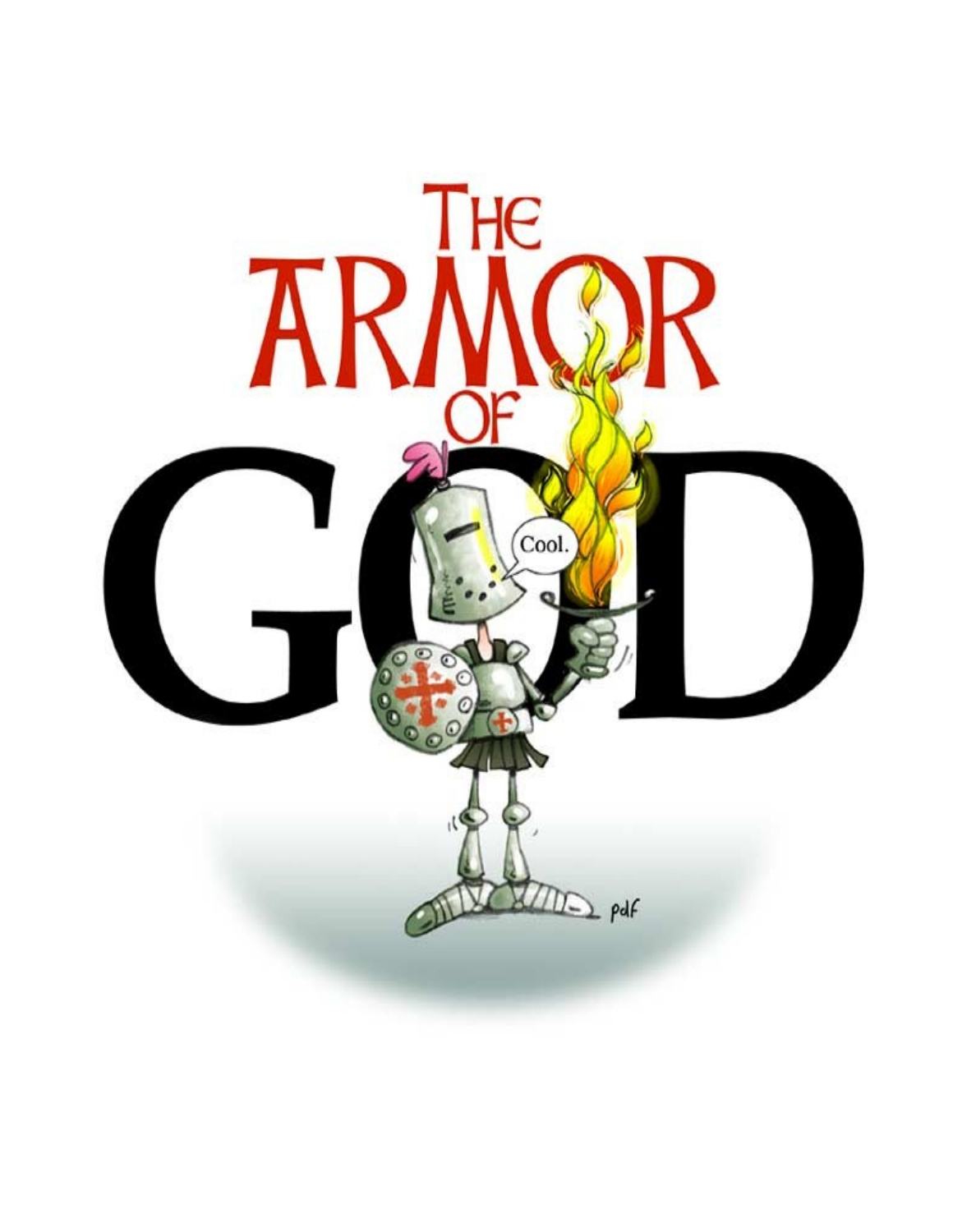

# *Parent/Student Handbook*

# **Zion Lutheran School**

**14735 Co. Rd 153 Cologne, MN 55322 (952) 466-3379 David Gosa, Principal** (Revised 2011)

*A reference handbook of the policies of Zion Lutheran School. Please keep this book for the duration of your student's enrollment at Zion.*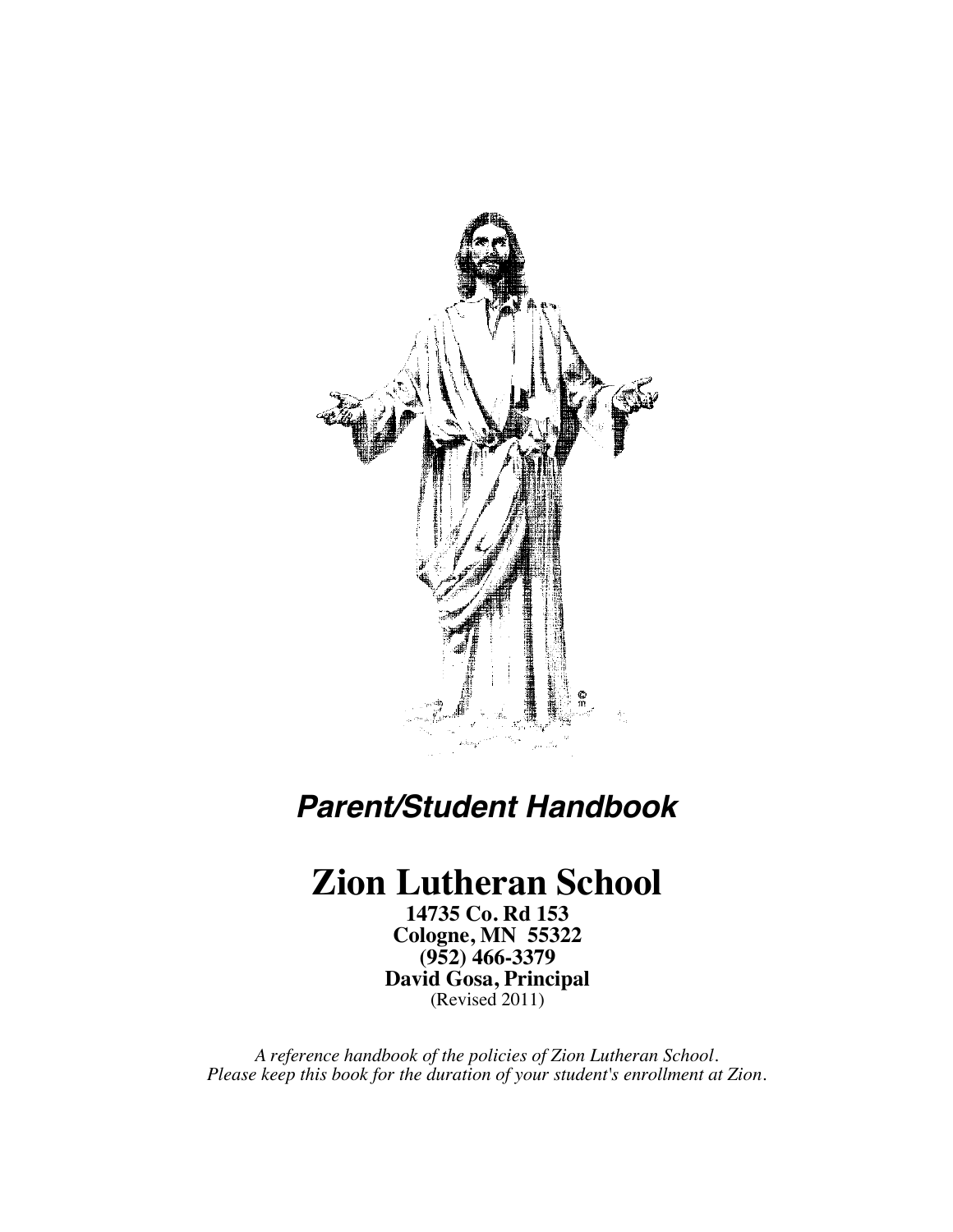## GOD'S MIGHTY WARRIORS-PUTTING ON THE ARMOR OF GOD

Dear Parent's and Students,  $\frac{1}{2}$  August 2011

Welcome, or welcome back, Zion Lutheran School. We have a deep sense of community here, building on the traditions that have been fostered through our Church and complemented by the congregation.. At Zion Lutheran School we are inspired by the Word of God and so I urge you to read this handbook and reflect on its meaning as you enter into this important phase of your child's development.

Our 2011-2012 school year theme is God's Mighty Warriors-Putting on the Armor of God. According to the bible, a battle rages between the spiritual followers of Satan and the followers of god. In the end we know that god will win the war, but in the meantime, our adversary, the devil, is deceiving multitudes of people. The bible instructs us to guard and arm ourselves against the attacks of the devil, specifically with the armor of god. Our theme will help the children to 'put on' the armor of god, the reality of the devil, and how god provides protection against the devil's attacks, as well as practical teaching on how children can stand firm in their faith.

The Parent-Student Handbook contains information about the school day and policies that are necessary in its day to day operation. The goal at Zion Lutheran School is to provide a Christ centered education, and striving to reach this goal is a cooperative effort on the part of the students, teachers, administrators, parents and community. We would like parents to become actively involved in school activities.

We will encourage all of our students to strive for academic excellence, good citizenship, and be an active participant in school activities. Students will be expected to demonstrate good conduct and to be responsible for completing class work and all homework assignments. Only with parent cooperation can we continually assist your child in obtaining a high quality education.

I encourage parents to be active in school activities, to volunteer when possible, and to stay informed about your child's progress at school. We will communicate to you on a regular basis through notices, newsletters, etc.

Please read this handbook carefully with your child(ren). Your knowledge of the material in this handbook can help eliminate misunderstandings that could develop during the school year. If you have questions or concerns on the operation of our school please contact a staff member or myself, for further clarification. I look forward to a great year of learning at Zion Lutheran Lutheran School.

May God bless us as we seek to do the will of our Savior,

# *David Gosa-Principal*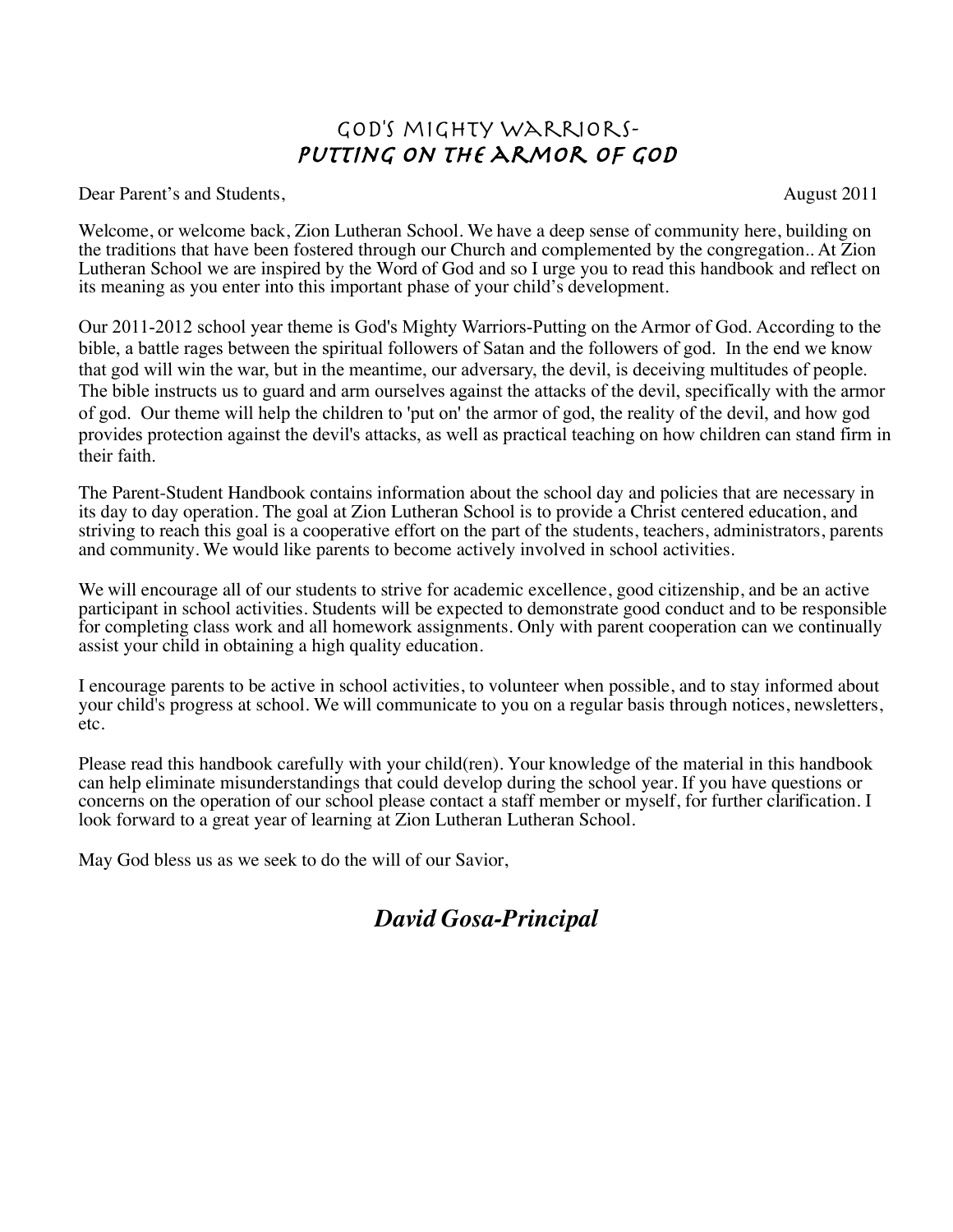## **TABLE OF CONTENTS**

| 1                       | <b>OUR COMMITMENT</b>         |                                                       |    |  |  |
|-------------------------|-------------------------------|-------------------------------------------------------|----|--|--|
| $\overline{\mathbf{c}}$ | PHILOSOPHY AND MISSION        |                                                       |    |  |  |
| 3                       | <b>ENROLLMENT</b>             |                                                       |    |  |  |
|                         | 3.1                           | Policy                                                |    |  |  |
|                         | 3.2                           | Age requirements                                      |    |  |  |
|                         |                               | 3.3 New student enrollment                            |    |  |  |
|                         | 3.4                           | <b>Enrollment or returning Students</b>               |    |  |  |
| 4                       | <b>CLASSROOM INFORMATION</b>  | 8                                                     |    |  |  |
|                         | 4.1                           | Curriculum                                            |    |  |  |
|                         | 4.2                           | Assignments                                           |    |  |  |
|                         | 4.3                           | Make-up work                                          |    |  |  |
|                         | 4.4                           | <b>Teachers credentials</b>                           |    |  |  |
| 5                       | STUDENT ASSESSMENT            | 9                                                     |    |  |  |
|                         | 5.1<br>Report cards           |                                                       |    |  |  |
|                         | 5.2                           | Testing                                               |    |  |  |
|                         | 5.3                           | Permanent records                                     |    |  |  |
|                         | 5.4                           | Parent/Teacher conference                             |    |  |  |
|                         | 5.5                           | School visitation                                     |    |  |  |
| 6                       |                               |                                                       | 10 |  |  |
| $\overline{7}$          |                               | <b>FIELD TRIP POLICY</b><br><b>INTERNET POLICY</b>    |    |  |  |
|                         | 7.1                           | Internet access                                       | 11 |  |  |
|                         | 7.2                           | Parental permission                                   |    |  |  |
|                         | 7.3                           | Internet rules                                        |    |  |  |
|                         | 7.4                           | Internet violations                                   |    |  |  |
| 8                       |                               | ADDITIONAL PROGRAMS AVAILABLE                         | 13 |  |  |
|                         | 8.1                           | Title 1                                               |    |  |  |
|                         | 8.2                           |                                                       |    |  |  |
|                         | 8.3                           | <b>Unique Learners</b>                                |    |  |  |
|                         |                               | Elementary band<br><b>EXTRA CURRICULAR ACTIVITIES</b> | 14 |  |  |
| 9                       | 9.1                           |                                                       |    |  |  |
|                         | 9.2                           | Interscholastic competition                           |    |  |  |
|                         |                               | Student eligibility                                   |    |  |  |
|                         | 9.3                           | Sportsmanship                                         |    |  |  |
|                         | 9.4                           | Sports handbook                                       | 15 |  |  |
| 10                      | STUDENT/PARENT RESPONSIBILITY |                                                       |    |  |  |
|                         | 10.1                          | Clothing                                              |    |  |  |
|                         | 10.2                          | Telephone usage                                       |    |  |  |
|                         | 10.3                          | Leaving school grounds                                |    |  |  |
|                         | 10.4                          | Destruction of property                               |    |  |  |
|                         | 10.5                          | Nuisance items                                        |    |  |  |
|                         | 10.6                          | <b>Notice</b>                                         |    |  |  |
|                         | 10.7                          | A Final Word to Parents                               |    |  |  |
| 11                      |                               | <b>TRANSPORTATION</b>                                 | 16 |  |  |
|                         | 11.1                          | <b>Bussing</b>                                        |    |  |  |
|                         | 11.2                          | <b>Bicycles</b>                                       |    |  |  |
|                         | 11.3                          | <b>Notice</b>                                         |    |  |  |
| 12                      |                               | <b>FINANCIAL INFORMATION</b>                          | 18 |  |  |
|                         | 12.1                          | <b>Statements</b>                                     |    |  |  |
|                         | 12.2                          | Registration fee                                      |    |  |  |
|                         | 12.3                          | <b>Tuition fee</b>                                    |    |  |  |
|                         | 12.4                          | Assistance available                                  |    |  |  |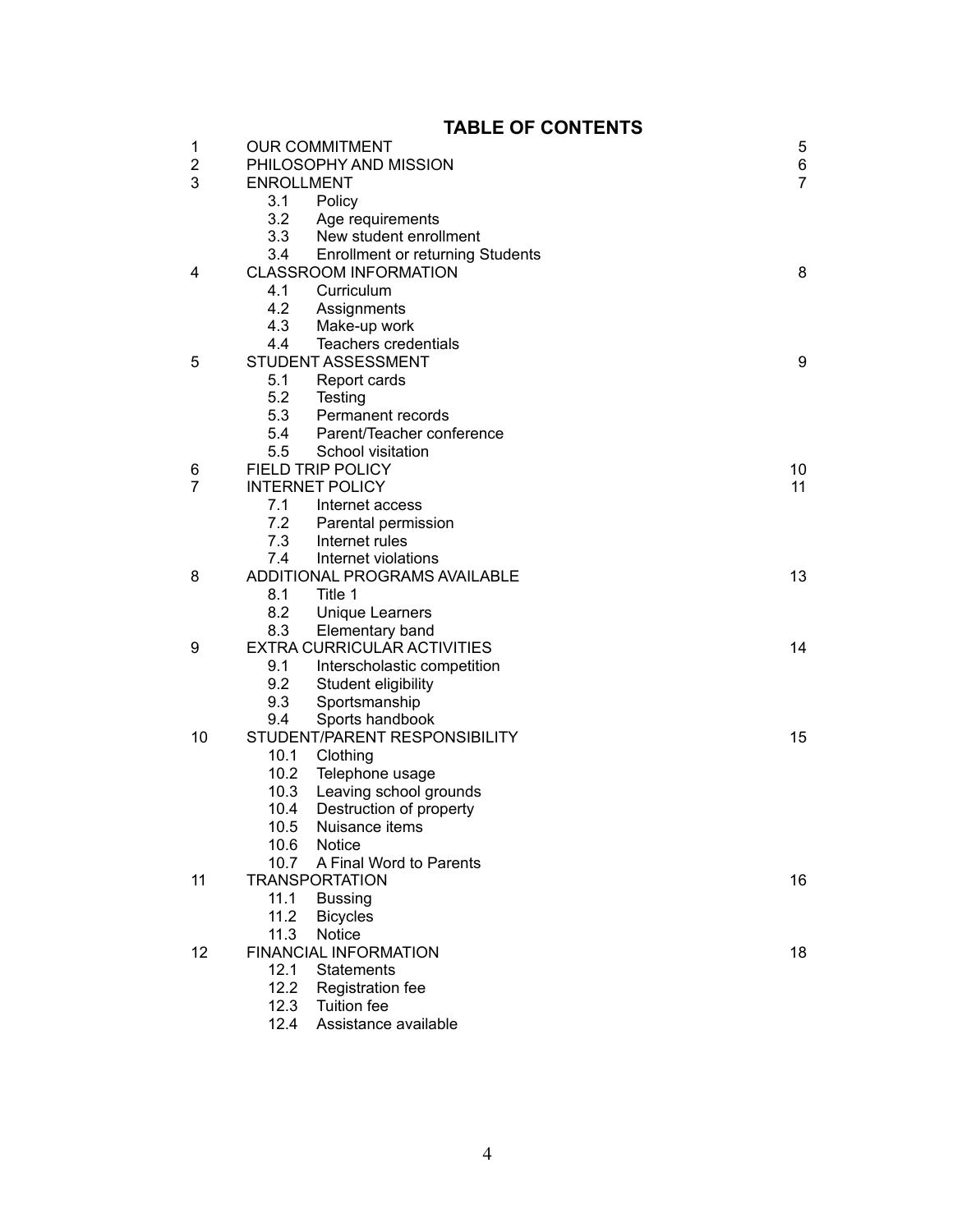| 13 |                                | <b>HOT LUNCH PROGRAM</b>                                      | 19 |
|----|--------------------------------|---------------------------------------------------------------|----|
|    | 13.1                           | Program participation                                         |    |
|    | 13.2                           | Program payments                                              |    |
|    | 13.3                           | Program assistance                                            |    |
|    | 13.4                           | Program donations                                             |    |
| 14 | <b>MILK BREAK</b>              |                                                               |    |
|    | 14.1                           | Lactose intolerant                                            |    |
| 15 | <b>DISCIPLINE INFORMATION</b>  |                                                               | 20 |
|    | 15.1                           | Philosophy of Discipline                                      |    |
|    | 15.2                           | <b>Corporal Punishment</b>                                    |    |
|    | 15.3                           | <b>Discipline Policy</b>                                      |    |
|    | 15.4                           | Suspension and expulsion                                      |    |
|    | 15.5                           | Parental cooperation                                          |    |
|    | 15.6                           | Student conduct and discipline guide                          |    |
|    | 15.7                           | Detention/expulsion procedure                                 |    |
| 16 | HARASSMENT AND VIOLENCE POLICY |                                                               | 23 |
|    | 16.1                           | <b>General Statement of Policy</b>                            |    |
|    | 16.2                           | Religious, Racial, and Sexual Harassment and Violence Defined |    |
|    | 16.3                           | <b>Reporting Procedures</b>                                   |    |
|    | 16.4                           | Investigation                                                 |    |
|    | 16.5                           | Zion Lutheran Church and School Action                        |    |
|    | 16.6                           | Reprisal                                                      |    |
|    | 16.7                           | <b>Right to Alternative Complaint Procedures</b>              |    |
|    | 16.8                           | Harassment of Violence as Abuse                               |    |
|    | 16.9                           | Distribution of Policy and Training                           |    |
| 17 |                                | PROCEDURE FOR DEALING WITH PROBLEMS RELATED                   |    |
|    |                                | TO A TEACHER OR ADMINISTRATOR                                 | 28 |
|    | 17.1                           | Procedure                                                     |    |
|    | 17.2                           | Flow chart                                                    |    |
| 18 |                                | <b>HEALTH SERVICES</b>                                        | 30 |
|    |                                | 18.1 Health program                                           |    |
|    | 18.2                           | Student illness                                               |    |
|    | 18.3                           | Sickness at school                                            |    |
|    | 18.4                           | Injury at school                                              |    |
|    | 18.5                           | Communicable diseases                                         |    |
|    | 18.6                           | Administration of medication                                  |    |
| 19 |                                | STUDENT ACCIDENT INSURANCE                                    | 32 |
|    | 19.1                           | Claim procedure                                               |    |
|    | 19.2                           | <b>Notice</b>                                                 |    |
| 20 |                                | <b>EDUCATION LEAGUE</b>                                       | 33 |
|    | 20.1                           | Purpose                                                       |    |
|    | 20.2                           | <b>Volunteer Options</b>                                      |    |
|    | 20.3                           | Moms In Touch                                                 |    |

20.4 Fund-raising programs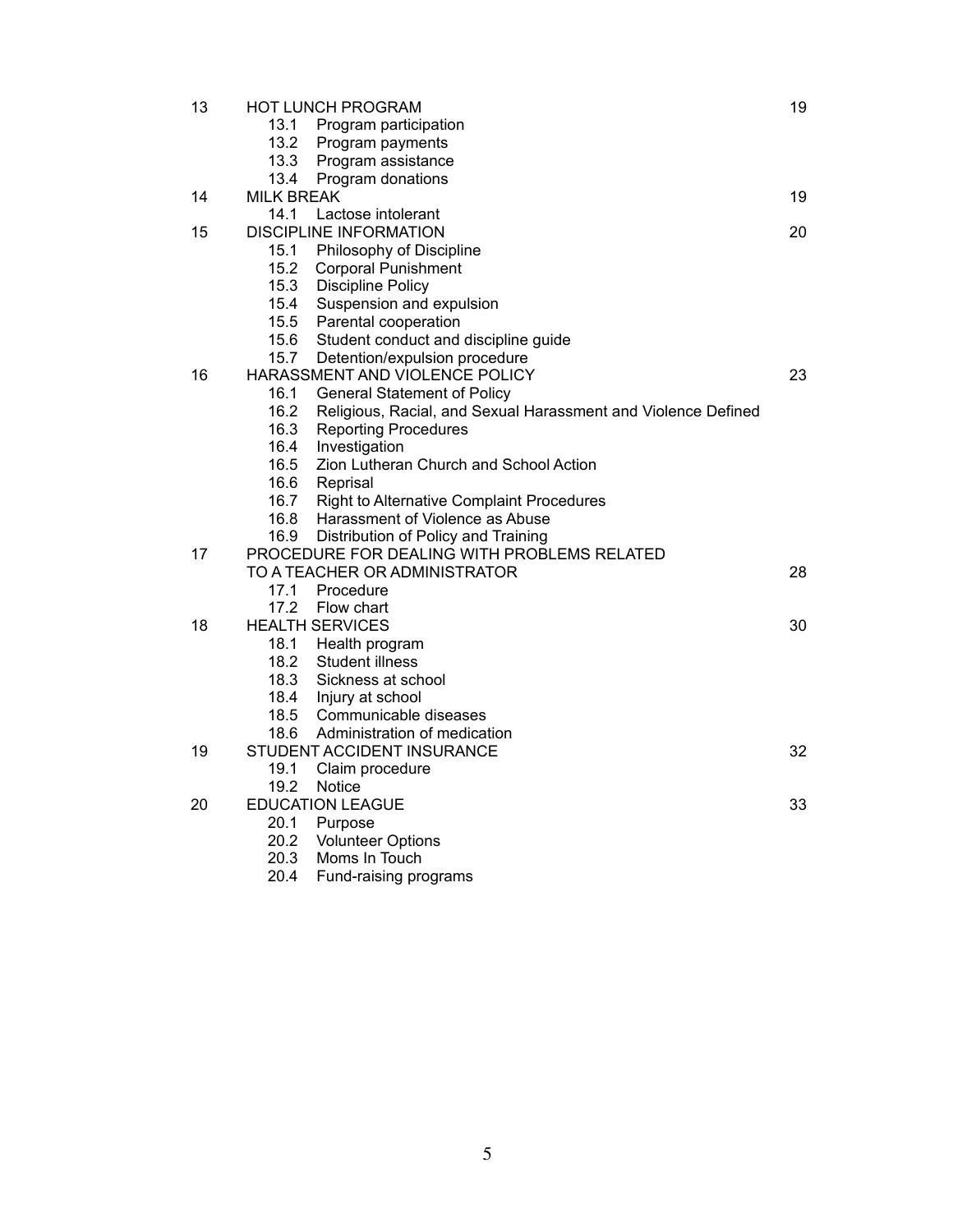## 1 Our Commitment

EDUCATING CHILDREN has been a long-term goal of Zion Lutheran Church. Zion school uses this unique ministry with the goal of sharing the caring Christ. The faculty's care for children goes beyond simple or programmed techniques. Their caring stems wholeheartedly from their commitment to model Jesus Christ. They teach joyfully about the most caring of all times, the death of God's Son on a cross for the sins and forgiveness of the entire world. Central to every caring act of every day in Zion Lutheran School is Christ's love. When the children learn they are loved, by God and others, they learn to love Him and each other thereby having their lives touched forever.

ZION LUTHERAN SCHOOL is a Lutheran Christian school with pre-school through grade eight. The school is maintained and supported by Zion Lutheran Church, 14745 County Road 153, Cologne, MN 55322.

THE COMMITMENT OF ZION CONGREGATION - Many years ago Zion Congregation expressed its commitment to our Lord's mission in the paragraphs of its constitution. Article XII includes the following statement concerning Christian Education: "The Congregation shall maintain a Christian Day School at all times. It shall be the duty of the parents to send their children of school age to the Christian Day School, or otherwise provide for the sufficient instruction of their children in the Word of God."

AS A RESULT - Out of this basic pledge has come Zion's excellent program of Christian Education. A major emphasis of that program has been the Christian Day School, the finest means of training in the Word of God for Life!

The Voters Assembly of the congregation and its duly elected Board of Christian Education exercise control and supervision of the school. The Principal of the school acts as the agent of the Congregation and the Board of Christian Education in the direct administration and supervision of the school.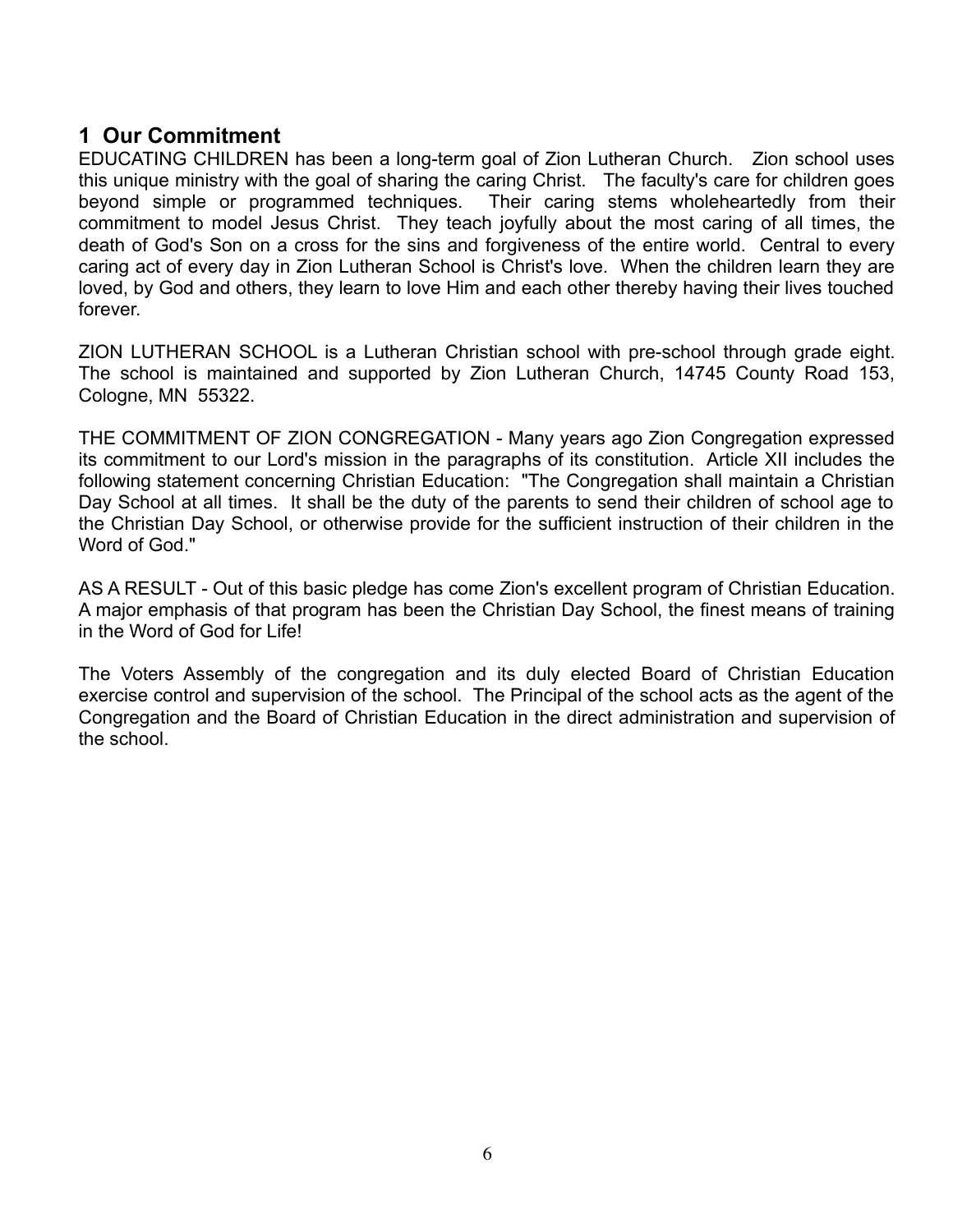## 2 Our Philosophy and Mission

PHILOSOPHY STATEMENT - Every child born into the world is first of all God's child, endowed with an immortal soul destined for eternity, therefore, it is our belief that the one cardinal objective of education, to which all others point, is to develop devotion to God as our Creator, Redeemer, and Sanctifier, whose love moves us to show our love for Him in every act, thought, word and desire of our daily life. As Christ is the center of our lives, so He is also in, with, under, and through our educational philosophy. To bring about such development, it is our constant aim to promote each individual pupil.

MISSION STATEMENT: The Mission of Zion Lutheran School is to "Feed My Lambs" through the teaching of the Christian Faith and guidance in the Christian Life for personal growth and development.

FAITH LIFE - Increased knowledge and understanding of the Bible. Increased dependence upon the Father as Creator and Preserver of life; and the Holy Spirit as the source and strength of faith and the New Life.

SANCTIFICATION - Service to God through worship, prayer, and mission endeavor. Service to the church through talents, time, treasures and testimonies. Service to his fellowman by living "as unto Christ."

PERSONAL LIFE ADJUSTMENT - Training for the maximum physical and intellectual capabilities of each pupil, with due recognition for individual differences, through the various stages of development.

A GOOD EDUCATION IS THE BEST INVESTMENT - "You parents cannot prepare a more dependable treasure for your children than an education in the liberal arts. House and home burn down and disappear, but an education is easy to carry with you at all times." Martin Luther.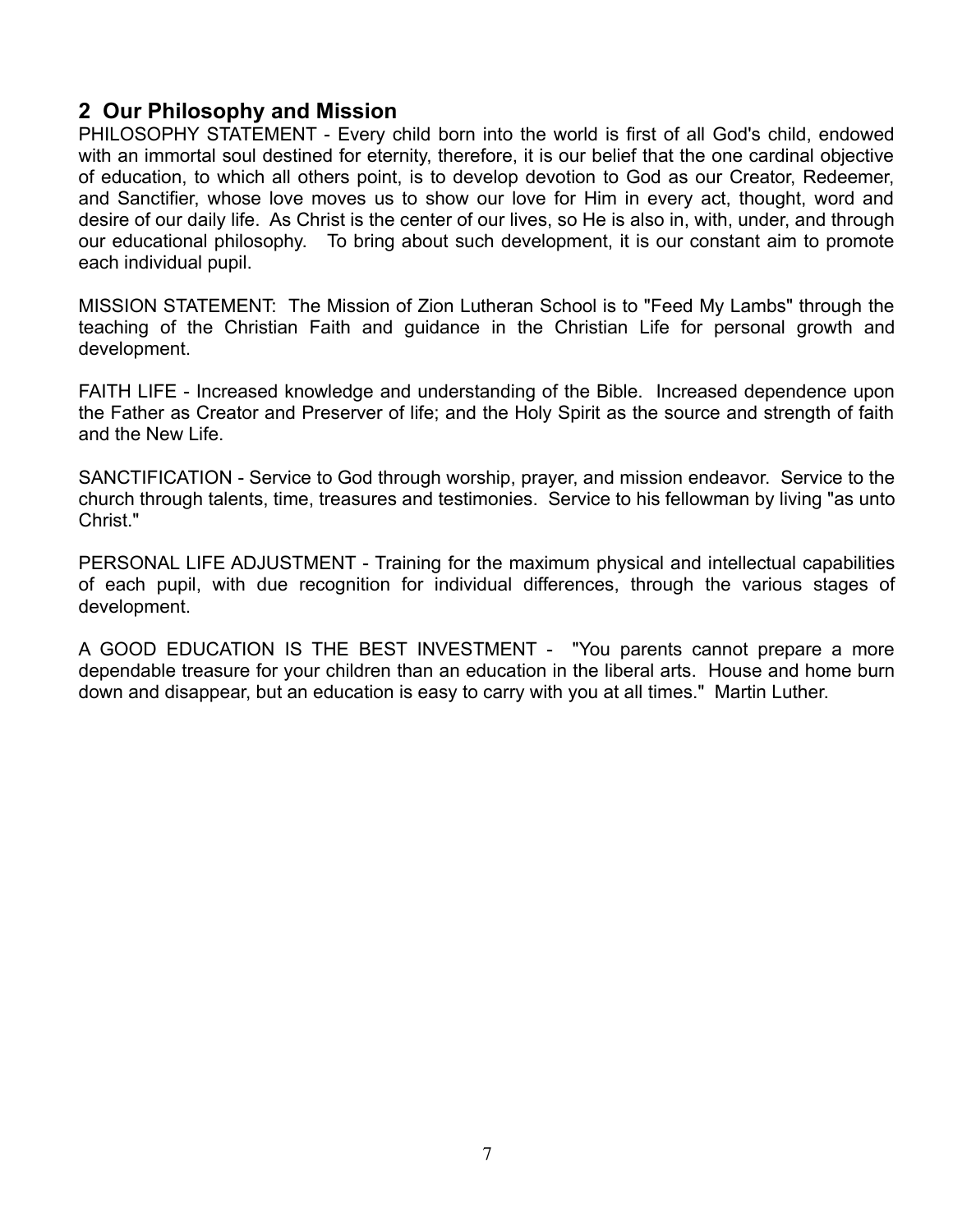# **3 ENROLLMENT POLICY**

3.1 STATEMENT - Zion Lutheran School admits students regardless of race, color, national and ethnic origin to all the rights, privileges, programs, and activities generally accorded or made available to students at the school. It does not discriminate on the basis of race, color, national and ethnic origin in administration of its educational policies, admission policies, and athletic and other school administered programs. Exceptions to admittance may be encountered when a student presents a need for which the school is not equipped and for which the teachers have not been trained. Students will receive a Lutheran education and we urge parents with no church affiliation to attend services at Zion in order to gain understanding of the teaching of the Christian faith.

3.2 AGE REQUIREMENTS - Children entering Kindergarten must reach the age of five before the first of September, children entering First Grade must reach the age of six before the first of September. Pre-School children must be at least three years of age.

 $3.3$ NEW STUDENT ENROLLMENT - New students are always welcomed. Application for enrollment for grade 1-8 may be made to the Principal, Mr. David Gosa. Applications for Kindergarten and Pre-School may be made to Mrs. Jean Lindquist, Early Childhood Director. The Board of Education gives final approval on all applications. The following procedure will be followed for new families.

- 1. Parents will complete an enrollment form.
- 2. Parents will meet with Principal/Early Childhood Director for conference.
- 3. Principal obtains information from the previous school or teacher, especially in the case of students above grade one.
- 4. The principal will make formal notification of admission, or denial of admission through a written letter to parent(s).
- 5. A new student will be on probation for one marking period. Probation implies that a student may be asked to leave the school without following the formal channels of a student who is not on probation.

FULL ADMITTANCE - The principal will consult the classroom teacher and make a personal observation in the following areas.

Spiritual - The student is open to the religious instruction.

Socially - The student conforms to discipline procedures outlined in the Parent/Student handbook. Academically - The student's needs and concerns can be met by our teaching staff.

The principal's recommendation will be presented to the Board of Education, who will make the final decision to fully admit the student, extend the probation period, or request the student seek educational opportunities in another school.

3.4 ENROLLMENT OF RETURNING STUDENTS - Registration forms will be made available in April for enrollment for fall classes.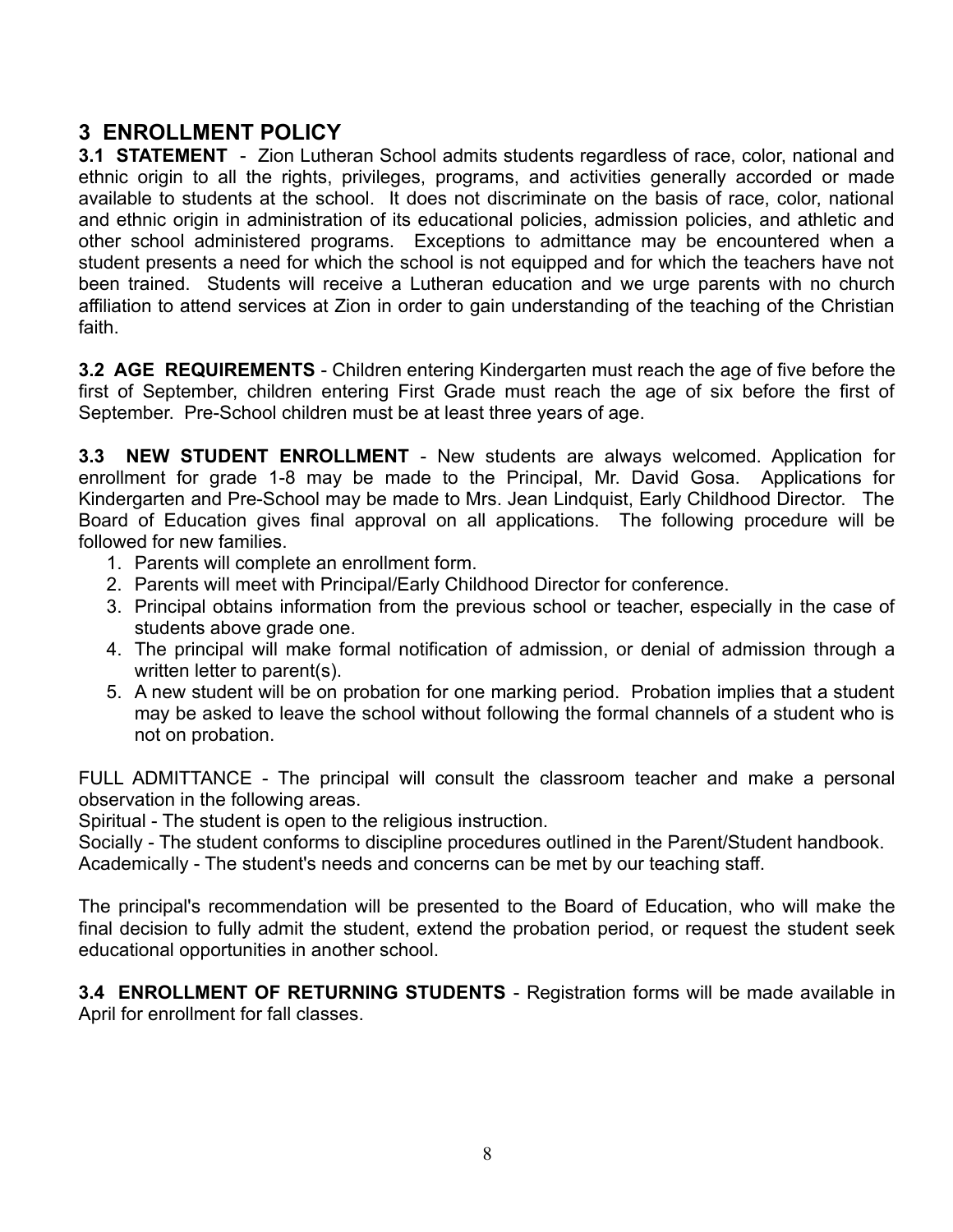## **4 CLASSROOM INFORMATION**

4.1 CURRICULUM: A well-rounded program of studies includes Language Arts, Social Studies, Science, Mathematics, Physical Education, Music, Art, Computer literacy, Spanish, and Religion. Christian teachers teach subjects with a Christian approach.

4.1a SPIRITUAL ASPECTS: Religion classes emphasize the learning of the chief doctrines of the Bible of the Lutheran faith including memorization of prayers, Bible verses, and hymns. These classes make use of the Bible (New International Version), hymnal, (Lutheran Worship) and Luther's Small Catechism. The student as needed for their classroom situation may purchase a Bible and Catechism.

A weekly chapel service is included in the curriculum and is open to anyone interested in attending. A collection is taken at each service for a specified mission project.

Students are also expected to attend worship services with their parents. Parents set the example, in this regard and support the education process of Zion. God promises - "Train up a child in the way he should go; and when he is old he will not depart from it." Proverbs 22:6

4.1b PHYSICAL EDUCATION: Regularly scheduled physical education and recess periods provide an opportunity for group games and activities at each student's level. Physical Education is a state requirement, and students are expected to participate unless a note from parent or doctor indicates a reason for non-participation.

4.2 ASSIGNMENTS: In most cases students have the opportunity to complete assignments in school. We do feel that homework is an important process for academic understanding and responsibility. However, parents should consult with the teacher when the student appears to have an excessive amount.

4.3 MAKE-UP WORK: Absences from school does not excuse the pupil from assignments during that period. The work that is missed should be made up. Arrangements for such work can be made by consulting with the teacher. This is a parent /student responsibility.

4.4 TEACHER CREDENTIALS: Our teachers are certified and licensed by the State of Minnesota. Our teachers are committed and dedicated to ongoing professional development.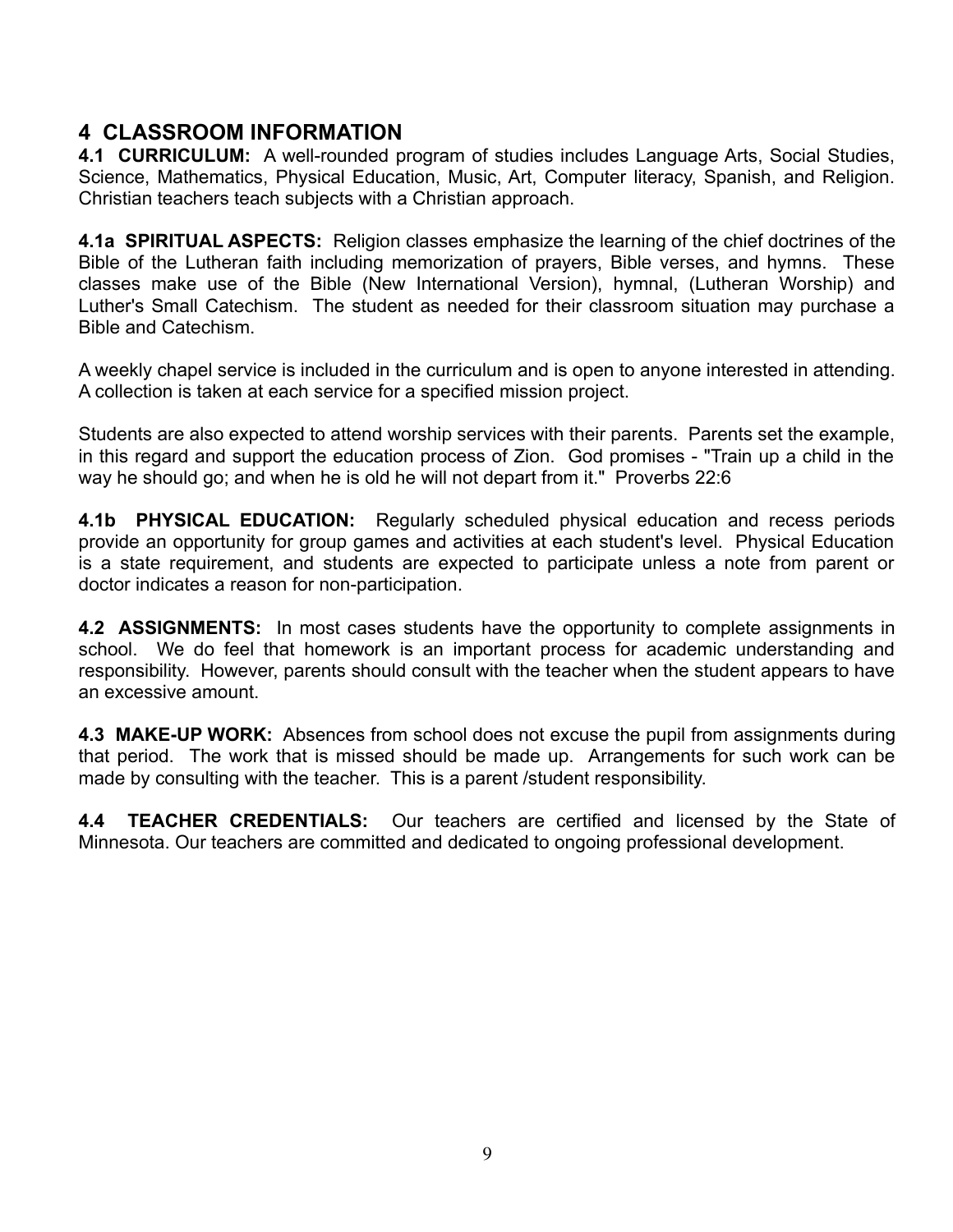# **5 STUDENT ASSESSMENT**

**REPORT CARDS:** Report cards are issued every nine weeks as indicated on the school calendar. Grading scale will be as followed 90-100 A, 80-89 B, 70-79 C, 60-69 D, 59 and below F. For some subjects we use O for Outstanding, S for satisfactory, and N for needs improvement. These grades make up our dual marking system. Grades one through eight will receive a mid-term report.

Students 1-8 will be eligible to receive quarterly academic awards that will be presented at chapel.

Principal's List 97%-100% (Out to lunch with the principal.) High Honor Roll 93%-96% Honor Roll 89%-92% Bringing Up Grade Award (B.U.G)

**5.2 TESTING:** In addition to regular subject matter testing, standardized achievement tests are administered to the students once a year (The Iowa Test of Basic Skills). These test scores are recorded in the student's permanent record.

5.3 PERMANENT RECORDS: Complete scholastic, attendance, health, and family records are kept of each student in the school's permanent files. This file will transfer with the student when they leave Zion. Condensed copies of these records are retained by the school.

5.4 PARENT/TEACHER CONFERENCE - Conferences will be held following first quarter. These conferences are held to:

- discuss the student's progress.
- · discuss student's report card.
- consider individual concerns related to schoolwork.
- help the teacher and parent to become better acquainted with one another.

Your student's progress is important to us, and the teachers are available throughout the school year to discuss your concerns and questions. Please schedule an appointment with the student's teacher if you have a concern. We request that parents not use the time prior to the beginning of school for conferences.

**5.5 SCHOOL VISITATION:** School is open to visitors throughout the year. Please make an appointment with the classroom teacher if you would like to visit. Parents are extended a special invitation to visit for planned activities during Lutheran Schools Week in March.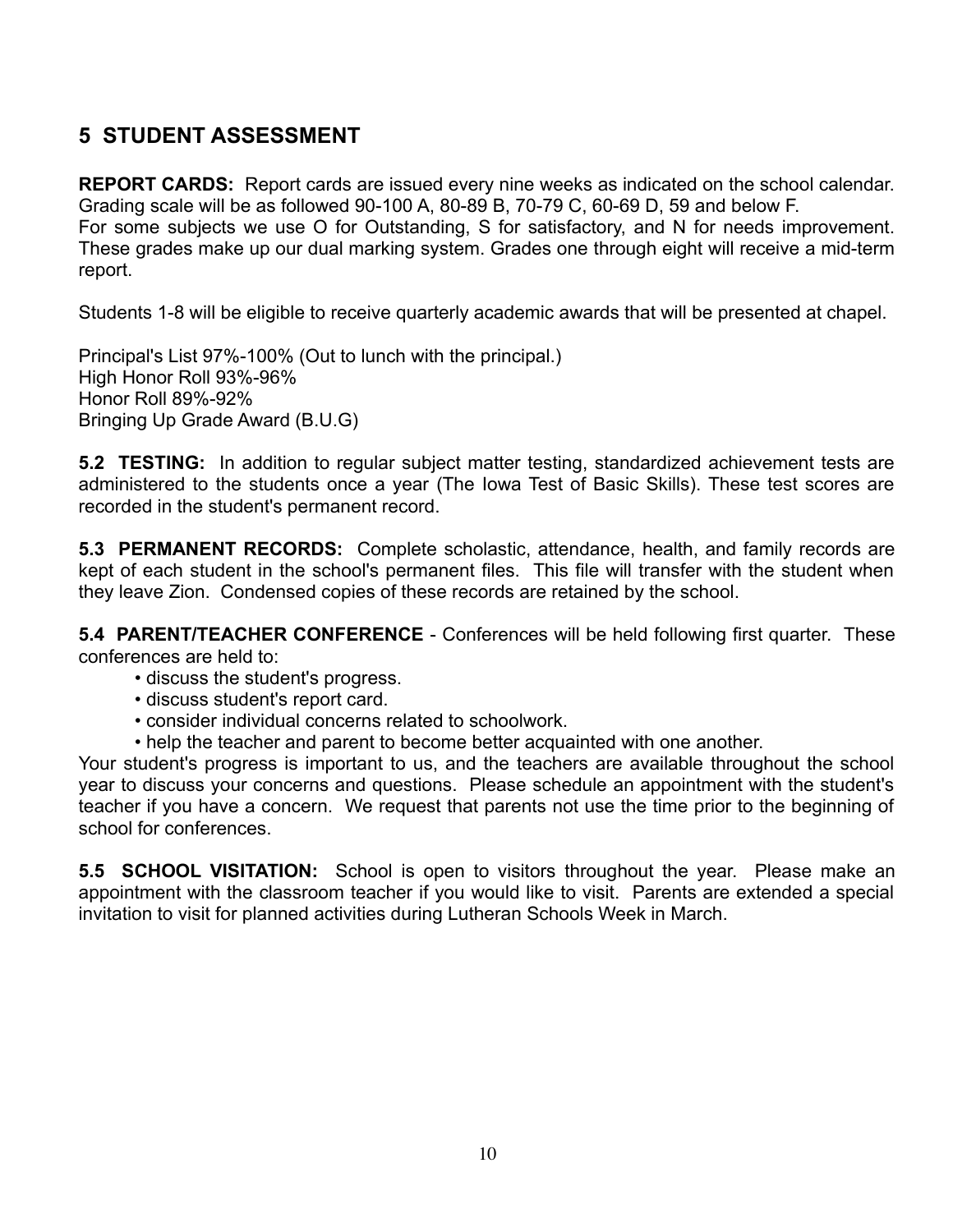# **6 FIELD TRIP POLICY**

Field trips are an exciting part of the learning process. Policies have been developed to insure that students enjoy a safe outing. Our policy does state that:

- $\bullet$  . Students will be bussed when attending a field trip to the metro area. This does increase the cost of the field trip but also allows for a safe trip.
- Local trips rely on parents to provide transportation.
- One adult chaperone per 6 students is required.
- A buddy system will also be used by the students while on the trip.
- Medical equipment and personal student information is included with the coordinator of the trip in case of emergency.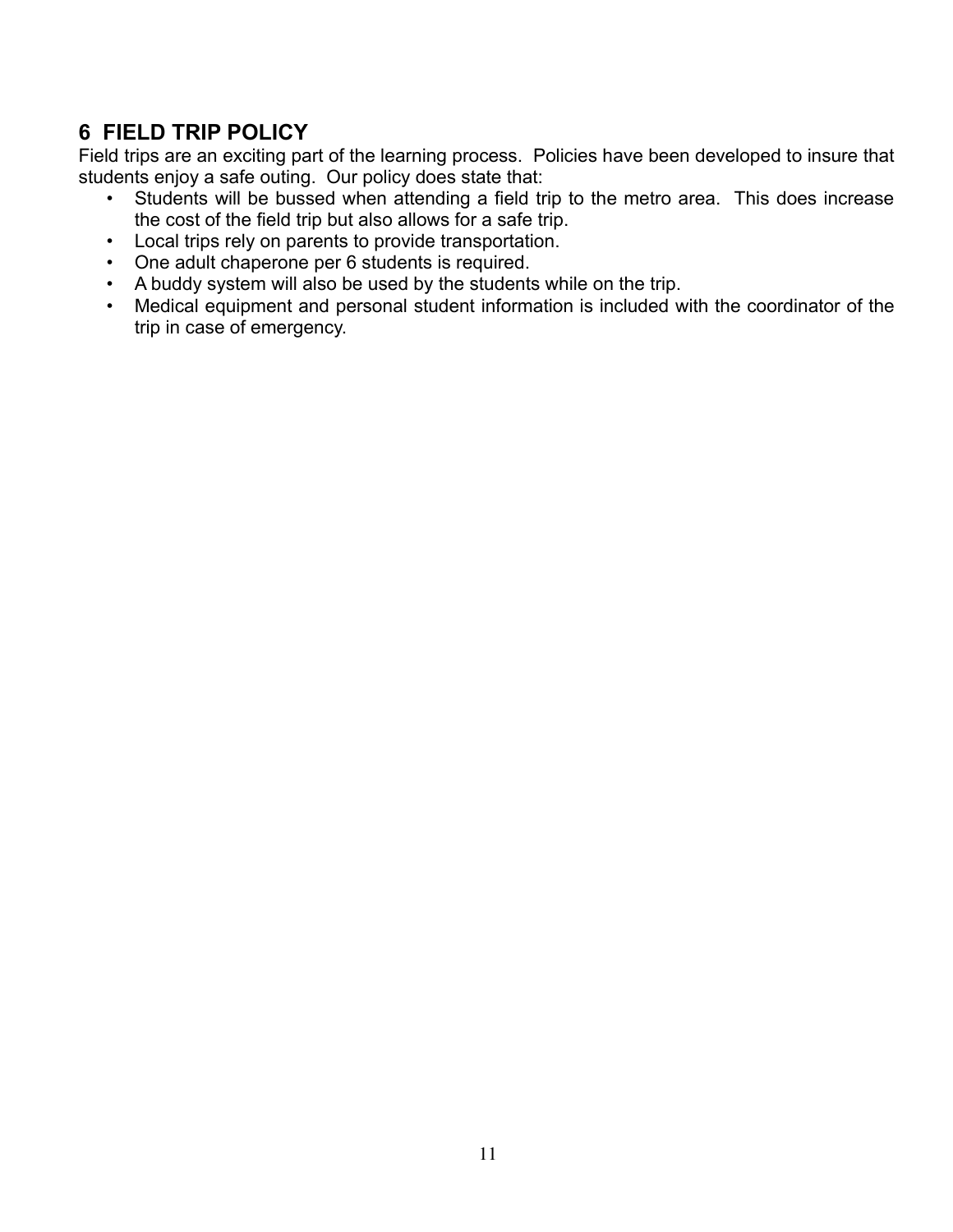## **7 INTERNET POLICY**

7.1 INTERNET ACCESS: Internet access has become an integral part of the education process. Access to the Internet will enable students to explore thousands of libraries, databases and bulletin boards while exchanging messages with Internet users throughout the world. Families should be warned that some material accessible via the Internet may contain items that are illegal, defamatory, inaccurate or potentially offensive to some people. While our intent is to make Internet access available to further educational goals and objectives, students may find ways to access other materials as well. We believe that the benefits to students from access to the Internet in the form of information, resources and communication opportunities exceed any disadvantages. But ultimately, parents and guardians of minors are responsible for setting and conveying the standards that their children should follow when using media and information sources. To that end Zion supports and respects each family's right to decide whether or not to apply for access.

7.2 PARENTAL PERMISSION: We do require students to review our Internet policy and receive parental permission. Please review "School Internet Rules" and refer to the "Internet Agreement" in your Yearly Update packet.

7.3 INTERNET RULES: Students are responsible for good behavior on school computers, just as they are in a classroom or on any school or church property. Communications on the computers are often public in nature. General school rules for behavior and communications apply.

The Internet access is provided for students to conduct research and communicate with others. Access to the Internet is given to students who agree to act in a considerate and responsible manner. Parental permission is required. Only students whose class work and homework are upto-date will be allowed Internet access.

Individual users of the computers are responsible for their behavior and communications on them. It is presumed that users will comply with school standards and will honor the agreements they have signed. Beyond the clarification of such standards Zion is not responsible for restricting, monitoring, or controlling the communications of individuals utilizing the computers.

Computer, Internet and e-mail file storage areas are school property. School officials may review files and communications to maintain system integrity and insure that users are using the system responsibly. Users should not expect that files stored on the computers would be private.

Within reason, freedom of speech and access to information will be honored. Teachers will guide students toward appropriate materials, but parents bear the responsibility, as with information sources such as television, telephones, movies, radio and other potentially offensive media.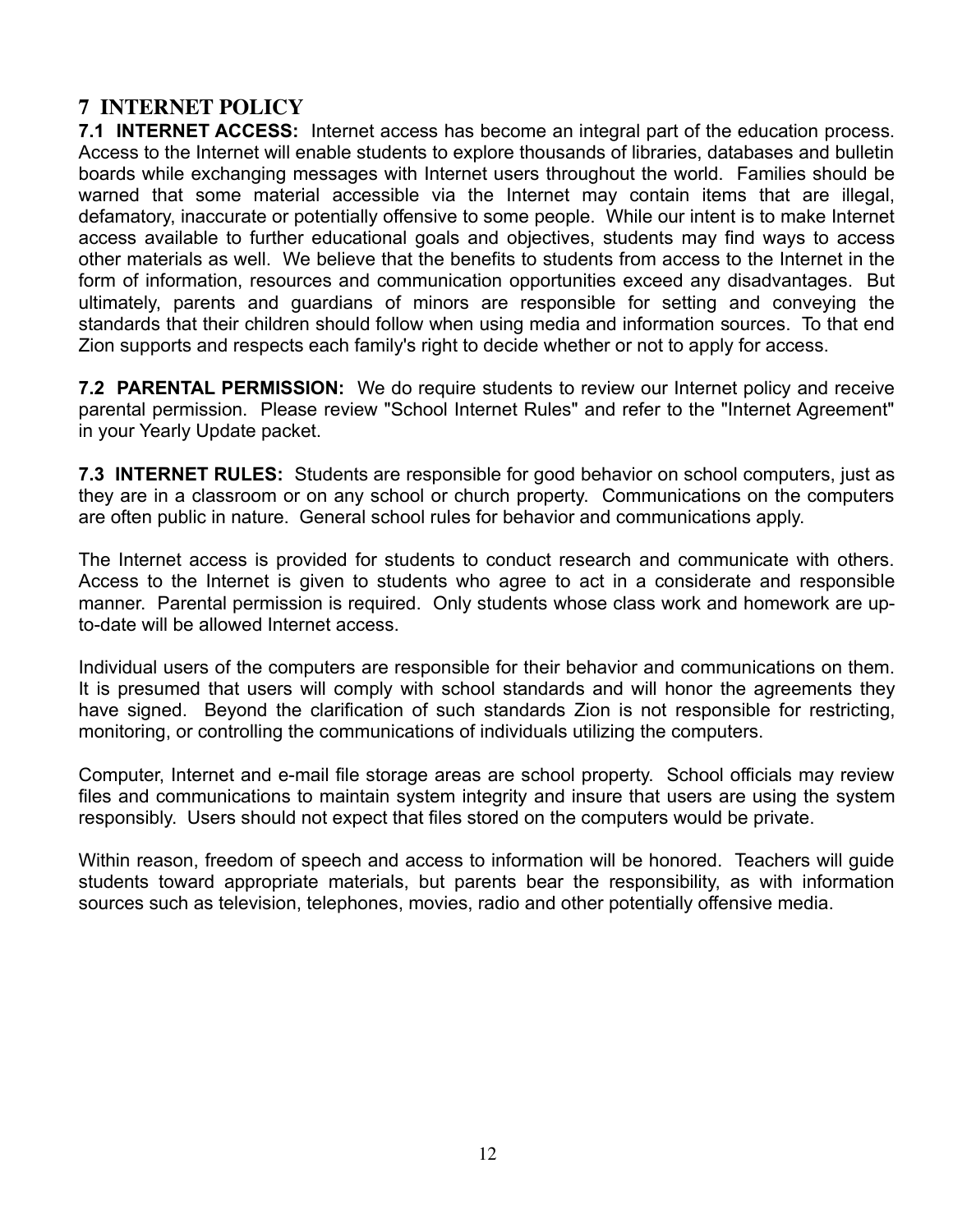The following are not permitted:

- Damaging computers, computer systems, or computer files.
- Sending or receiving offensive messages or pictures.
- Using obscene language.
- Harassing, insulting or attacking others.
- Violating copyright laws.
- Trespassing in another's folders, work or files.
- Intentionally wasting Internet access time.

7.4 INTERNET VIOLATIONS: Violations will result in a loss of access as well as other disciplinary action as outlined in the discipline policy.

7.5 CELL PHONE POLICY: Cells phone are a wonderful way to communicate to friends and family, but like everything else they have an appropriate time and place to be used. This year at Zion we have no problem with students having them, but they will have to follow very specific guidelines.

- 1. All cell phones will be off and in your backpack from the time you arrive to the end of the school day.
- 2. If you are caught with your cell phone on during the day. First you will receive a verbal warning. Second your phone will be confiscated until the end of the day when your parents will be able to retrieve it, and you will be able to have it in school the next day. Third time your phone is confiscated until the end of the day when your parents are allowed to retrieve it, you will not be allowed to have your phone in school until the start of the next quarter of school.
- 3. Teacher's discretion will be used on the above policy.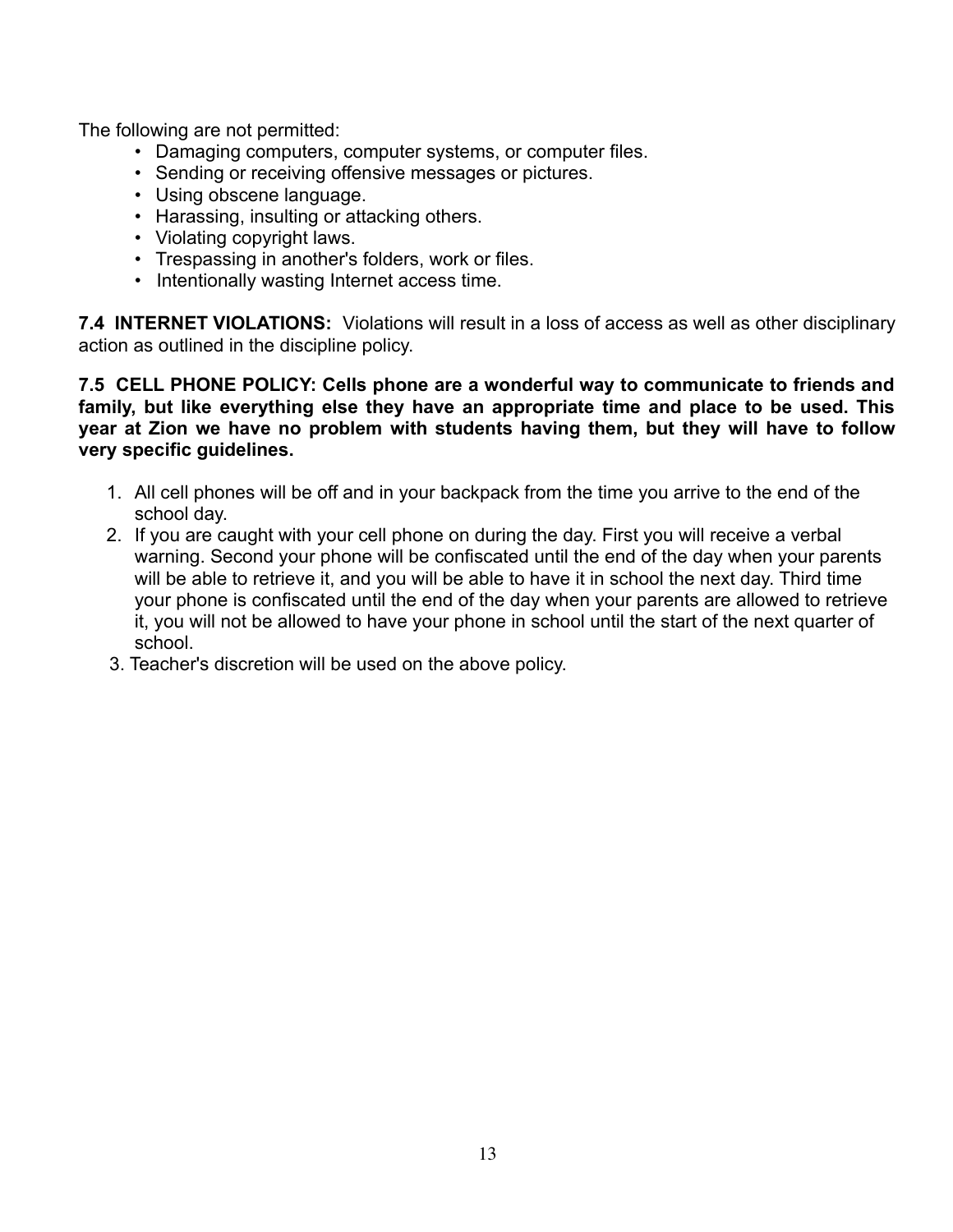# **8 ADDITIONAL PROGRAMS AVAILABLE**

8.1 TITLE I: Zion Lutheran School participates in the Title I program in conjunction with Central Public School. Their teacher may refer your K-4 student to the program. More information will be available on the program if your student is referred.

8.2 UNIQUE LEARNERS: Zion in conjunction with Lutheran Special Education Ministries provides a part-time program for students with special needs. This program, taught by Donna Stole, provides personal attention to a specific subject area.

Student Assessment Reports - Parents will be informed of student's progress through mid-term reports and report cards. Mid-term reports are scheduled for: October 4<sup>th</sup>, December 13<sup>th</sup>, February 22<sup>nd</sup>, and May 2<sup>nd</sup>. The quarter ending dates are: November 5<sup>th</sup> (42 days), January 21<sup>st</sup>  $(46 \text{ days})$ , March  $22^{\text{nd}}$  (41 days), and May  $27^{\text{th}}$  (43 days). Total school days are 172.

#### **Unique Learners:**

Standardized tests, informal assessments, daily class work, as well as teacher and parent input contribute to determining whether a child needs additional services. Steps are in place through Zion's Unique Learner program, offered by Lutheran Special Education Ministries (luthsped.org) to provide interventions when deemed necessary. Additional testing can also be provided by Public School District 108. More information will be available on the program if your your child is referred.

8.3 ELEMENTARY BAND PROGRAM: An elementary band program is available for students in grades 5-8 for a reasonable cost. An orientation meeting will be held at Lutheran High School in fall to provide more information on this program, select an instrument for the student, and provide information on purchasing/renting that instrument. Lessons will be held on a weekly basis at Zion and taught by a qualified instructor.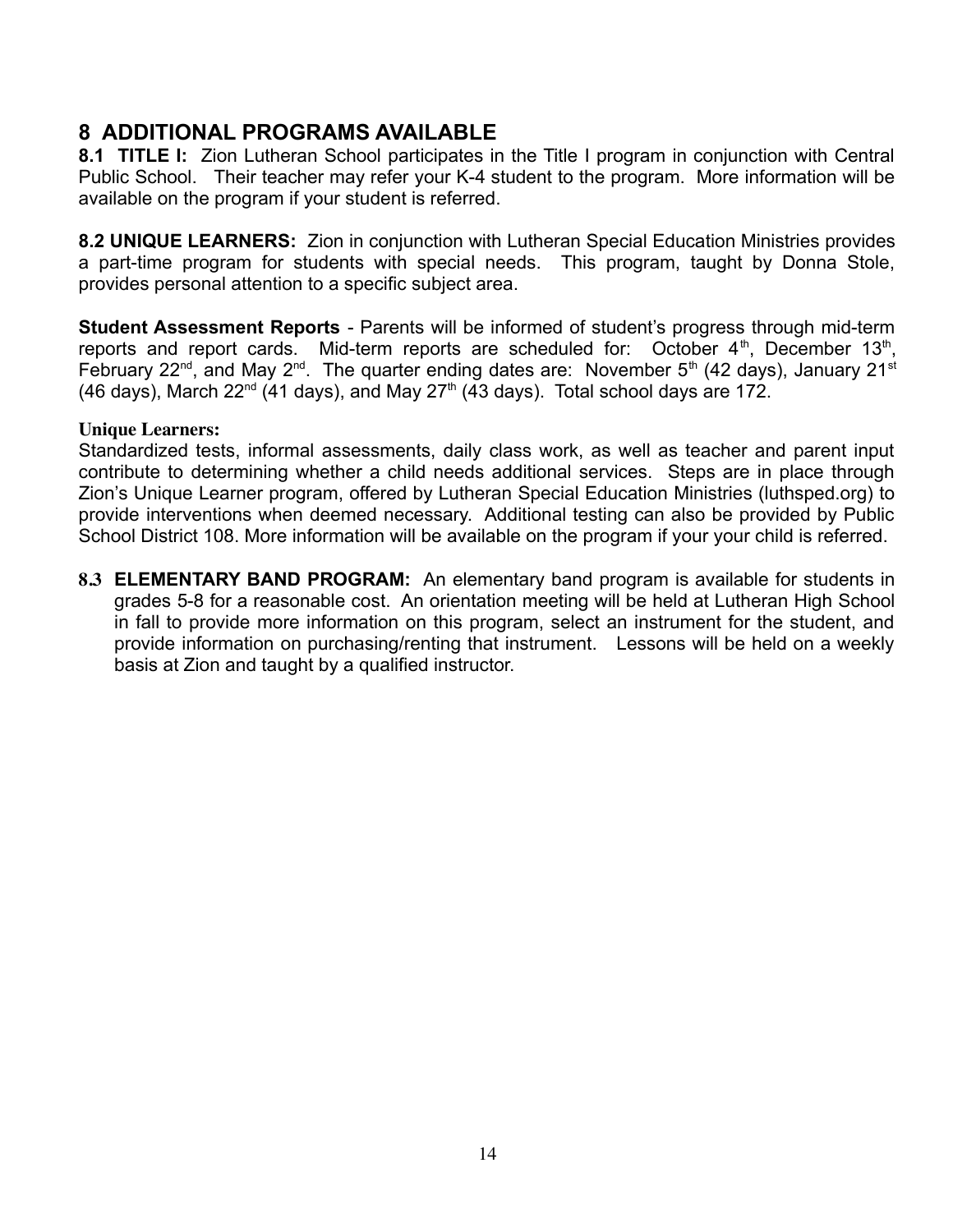# **9 EXTRA CURRICULAR ACTIVITIES**

9.1 INTERSCHOLASTIC COMPETITION: Zion competes with area schools in interscholastic sports. Flag football, cross-country, volleyball, basketball, softball, and track and field are engaged in on a competitive basis.

9.2 STUDENT ELIGIBILITY - A student is eligible for participation in school activities when:

- assignments are completed responsibly.
- · satisfactory marks are received in all subject areas.
- cooperation is shown with teachers and fellow students.

A teacher or group of teachers will determine ineligibility. Parents and students will receive a notification of ineligibility. Ineligibility will be one week (exception see suspensions).

9.3 SPORTSMANSHIP: Attendance and support is excellent at our school activities. Enthusiastic cheering is appropriate and appreciated. On the other hand, booing or yelling at officials, banging and stomping on bleachers is not a good Christian example. Students and adults should remember to keep the activity in the proper perspective. Our school's primary goal is to provide a Christ centered setting for student activities.

9.4 SPORTS HANDBOOK is available upon request and provides address and directions to schools within our area.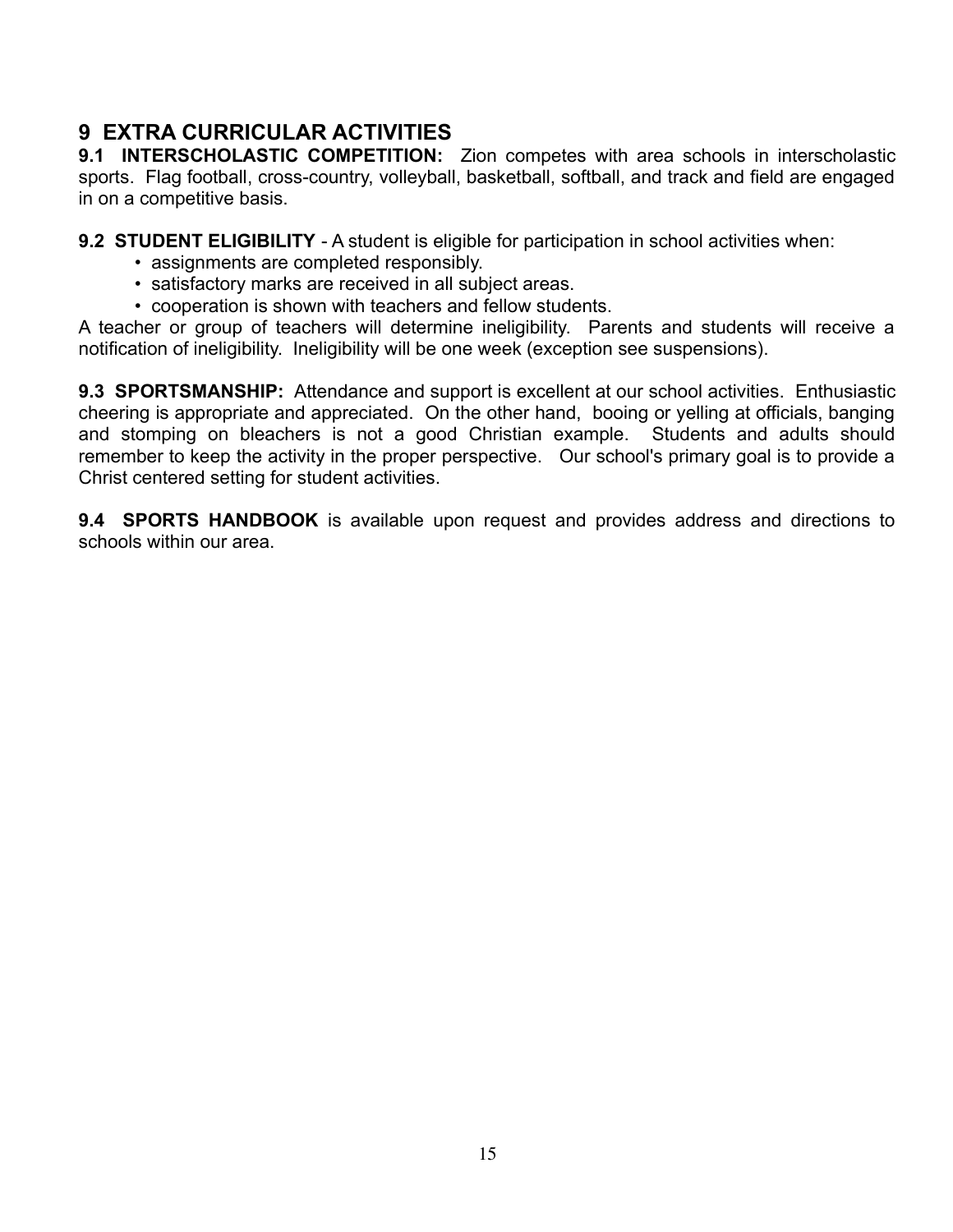# **10 STUDENT/PARENT RESPONSIBILITY**

10.1 CLOTHING: A student's clothing should be a reflection of Christian values and appropriate in an educational setting. Attire should be neat and clean. The clothing of students should be marked for easy identification, especially boots and school bags. Each year, clothing accumulates at school because items are not marked and the owner is unknown. A lost and found box is kept at school for clothing these items. Clothing that is unclaimed at the close of the school year is donated to the Lutheran High Rummage Sale.

The following code is offered to guide parents and students as decisions are made regarding appropriate wear for school and school activities. A standard is needed but standards vary from family to family and person-to-person, so no code will please everyone.

## 10.1a VALUES UPON WHICH THE CODE IS BASED:

- At best, clothing should support Christian values; at least, clothing should not cause offense.
- Personal appearance should not distract from the learning process. The primary focus of the Zion schooling experience is on spiritual and academic development.
- This code should allow clothing appropriate for some play and exercise during recess and physical education classes.

## **10.1b GENERAL GUIDELINES:**

Safety, modesty, moderation, cleanliness, neatness, and appropriateness.

No code of dress and appearance can cover every style and fad. It is understood that the faculty. under the direction of the principal, will, from time to time make decisions regarding styles and fads, which may not be specifically mentioned below. Such decisions will follow the general guidelines above in keeping with past practice and decisions.

The following rules shall be followed:

- Hair should be clean and appropriately styled so that it does not hang in the eyes or call undue attention to the student.
- Clothing with immoral or offensive wording and pictures should not be worn.
- Pants should not have frayed legs or holes. Pajama pants may not be worn.
- Shorts may be worn when weather conditions warrant and must be at least fingertip length  $\bullet$ or longer.
- Tank tops, muscle shirts, tube tops, and similar tops may not be worn.
- Midriffs and backs must be covered when sitting, standing or exercising.
- Low cut tops may not be worn.
- Appropriate athletic shoes should be available for physical education classes.  $\bullet$
- Appropriate footwear and winter clothing should be worn in cold weather.
- $\bullet$ Shorts may only be worn from the first day of school until the last day in October and then from the 1<sup>st</sup> day in April until the last day of school.

Boots (or other shoes) are required for all students for outdoor activities when there is snow on the around.

Boots must be replaced with dry shoes in the building.

Students in grades K-4 must wear snow pants and snow suits when sledding or playing in the snow.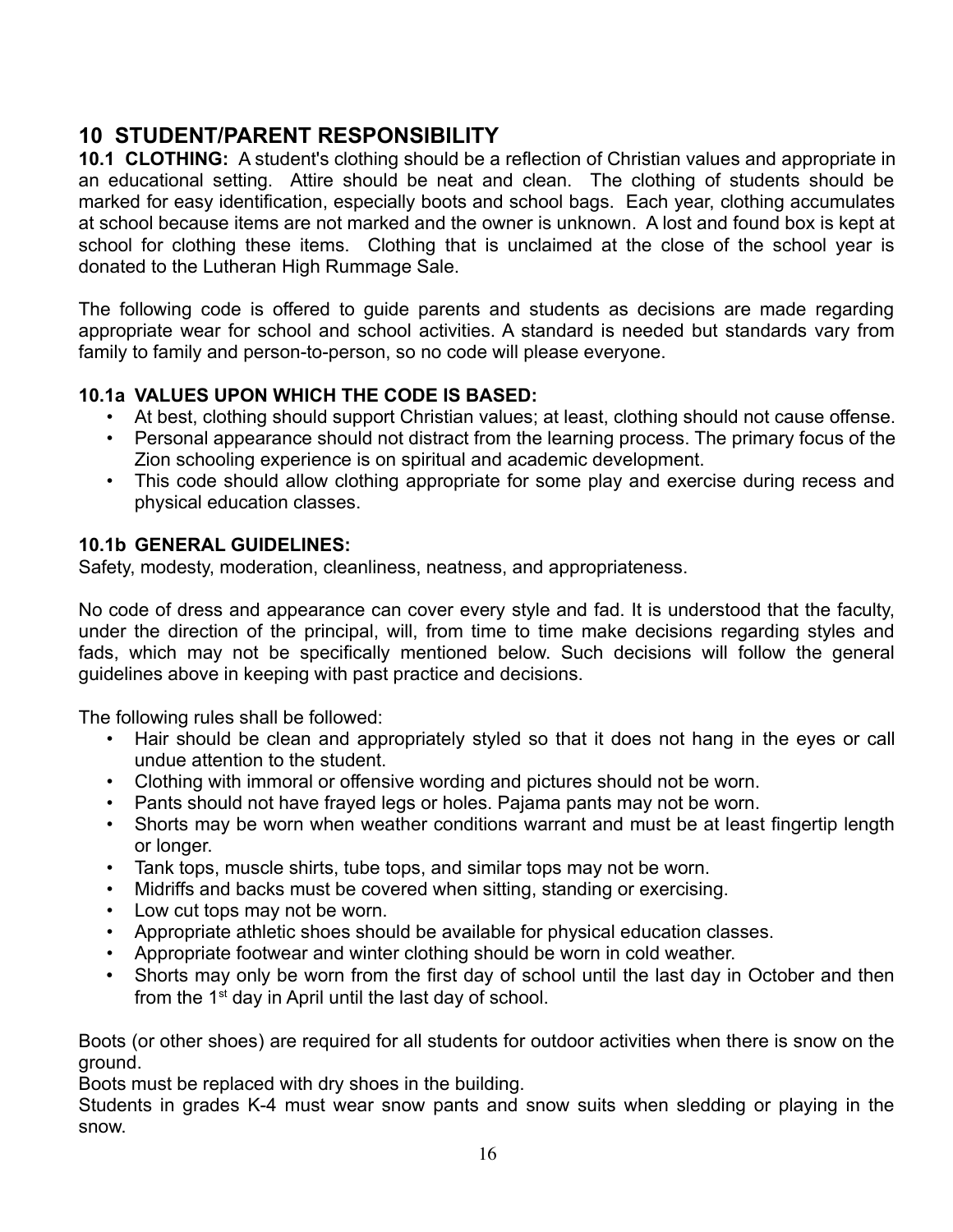Students in grades 5-8 are encouraged to wear snow pants when sledding.

# **11 TRANSPORTATION**

11.1 BUSSING: The names of students requesting transportation to Zion, including Kindergarten students, are submitted to the local public school districts. Transportation is provided by the Central and Waconia school districts. Each district determines bus routes and schedules for students in their district. The Waconia School District may determine that transportation is not feasible from your home to Zion and retains the right to deny transportation. If this occurs, you are eligible to apply for transportation reimbursement (see section 11.12.)

11.1a BUSSING PRIVILEGES: The State of Minnesota has declared that riding a bus is a privilege, not a right. This means a student may loose bussing privileges if their conduct is questionable! Students will also be instructed on bus safety as part of the school curriculum.

11.1b TRANSPORTATION REIMBURSEMENT: Students who reside in a school district other than Central or Waconia, and are transported by parents, may apply for transportation reimbursement from the school district in which they live. Zion submits forms to the Waconia and Chaska School Districts. Parents living in other districts may contact their district's office for an application.

11.2 BICYCLES: Bicycles may be ridden to school and placed in the designated area upon arrival. Bike riding is not allowed during the school day, and bicycles must be ridden straight home following the dismissal of school. Bicycles may not use the parking lot as a riding area following the close of school due to the amount of vehicle traffic. This is matter of student safety. Please be sure that your children are aware of this if they are riding their bicycles on school property.

11.3 NOTICE: Motorcycles, snowmobiles, and all terrain vehicles are not permitted on the property of Zion Lutheran Church. Our church is not covered for accidents involving such vehicles on the church property. Neither will the congregation be responsible for any damage that occurs to a vehicle while parked on church property.

## **11.4PARKING PROCEDURES**

In an effort to make our parking lot as safe as possible for our parents and students procedures have been established for the drop-off and pick-up of students. The new policy asks parents and students to observe these traffic patterns to reduce the risk of injury.

11.41 School Entrance/Exit: All vehicles will use the south entrance (Stuewe's gravel driveway) when entering the grounds on Monday through Friday and proceed through the school parking lot to the church parking lot. All vehicles will use the north entrance (by the mail boxes) when leaving the grounds. This will accommodate traffic flow in an orderly manner.

11.42 Drop-off/Pick-up: Students should use the main entrance (church doors) to enter the building. This includes pre-school students/parents. The area by the school door is reserved for bussed students only.

In the church parking lot, parents should use the north line of parking spaces that also face south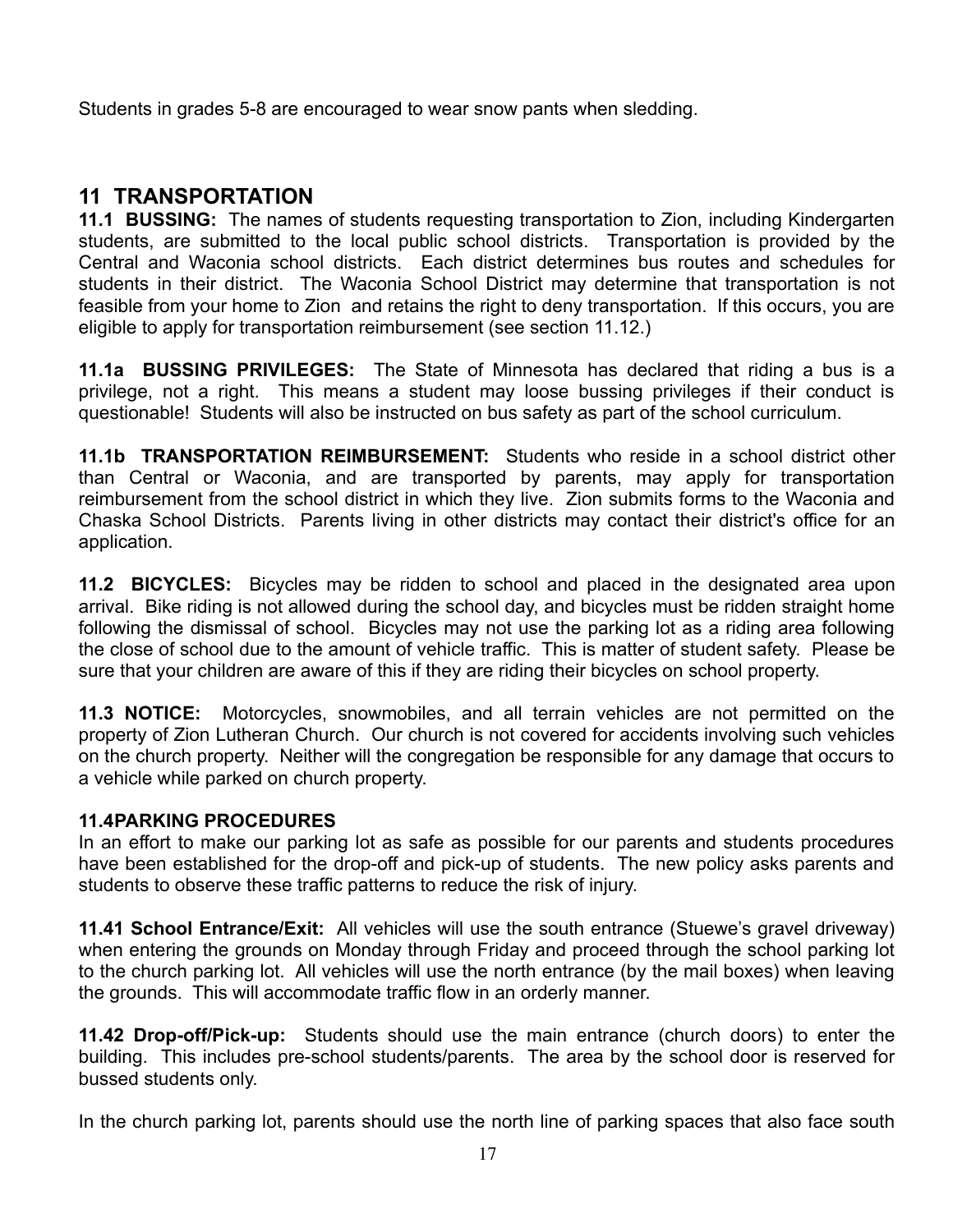(see below). This will allow vehicles to pull through the parked position and into the flow of traffic. It will also reduce the number of vehicles that need to back-up making for a safer traffic pattern. Parents are responsible for the supervision of their children in this area. Children should not be allowed to run freely, or run between the bussed area and the parking area. The south line of parking (towards the cemetery) should not be used for cars.

The back loop behind school is limited to deliveries only and should not be used by parents as a drop-ff/pick-up location

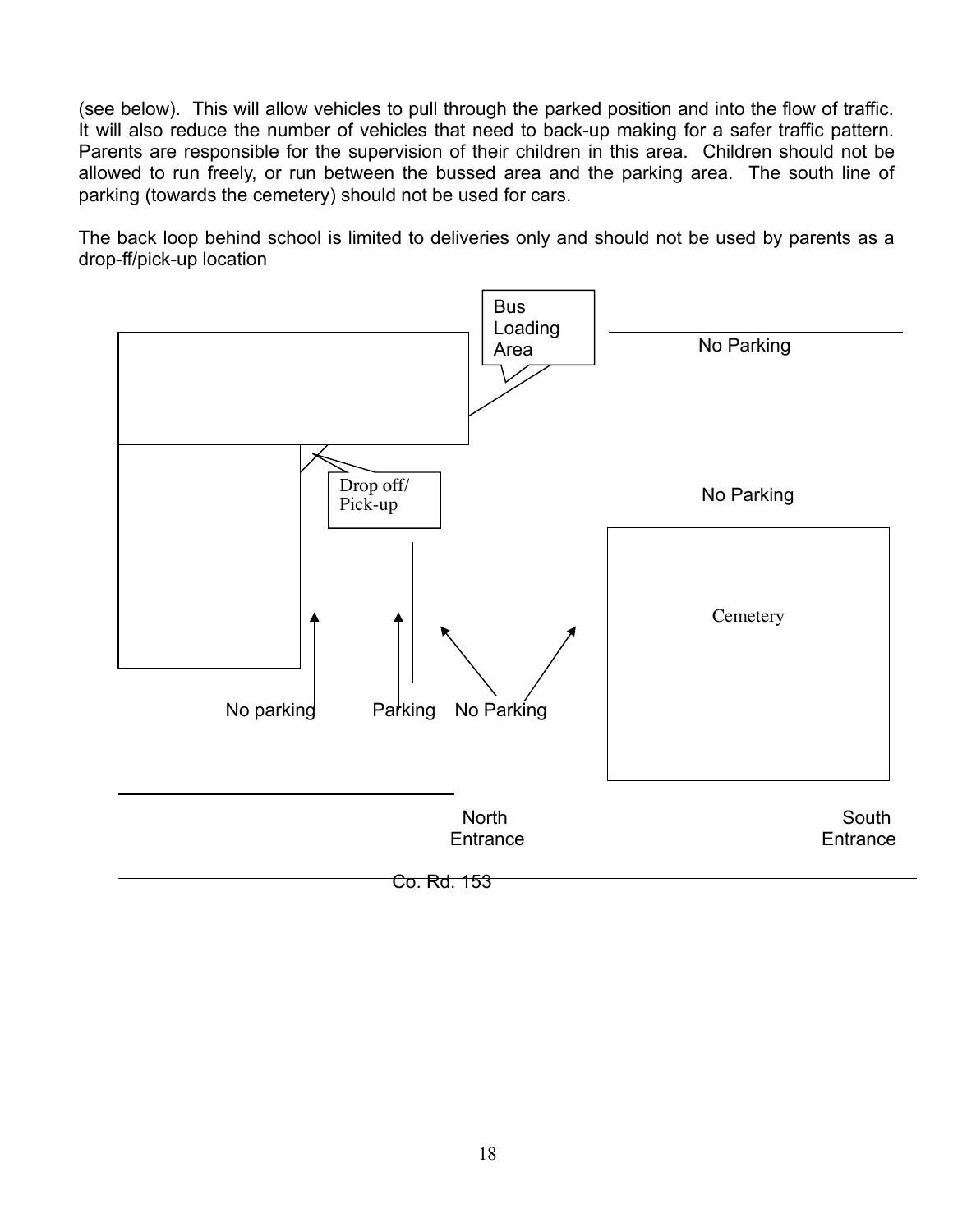## **12 FINANCIAL INFORMATION**

12.1 STATEMENTS: Statements are sent home with a student at the beginning of each month, and will include the amount due for lunch, milk, and tuition. Statements may also indicate payment due for field trips or books purchased. Questions regarding payments may be directed to the secretary, Brenda Thompson.

12.2 REGISTRATION FEE: A registration fee is charged to each family who has students in grades PK-8 and may be submitted with the registration form. Currently the fee is \$125.00, per family. A registration fee of \$50.00 per family applies if the family's only student is in pre-school.

12.3 TUITION FEE: The cost to educate a student at Zion is estimated to be \$3,800.00. Due to the generosity and commitment to Christian education by the members of Zion Lutheran Church, tuition is greatly reduced. Tuition rates are provided in the Yearly Update or available on request.

12.4 ASSISTANCE AVAILABLE: Zion provides tuition assistance to families where limited financial resources are a factor in attending Zion Lutheran School. Zion has employed the services of Confidential Financial Analysis (CFA) to review the applications of families. As the name implies, this allows family finances to remain confidential while being evaluated. An application is available in the school office and can be completed online or through the traditional paper format. There is a small fee to apply for assistance.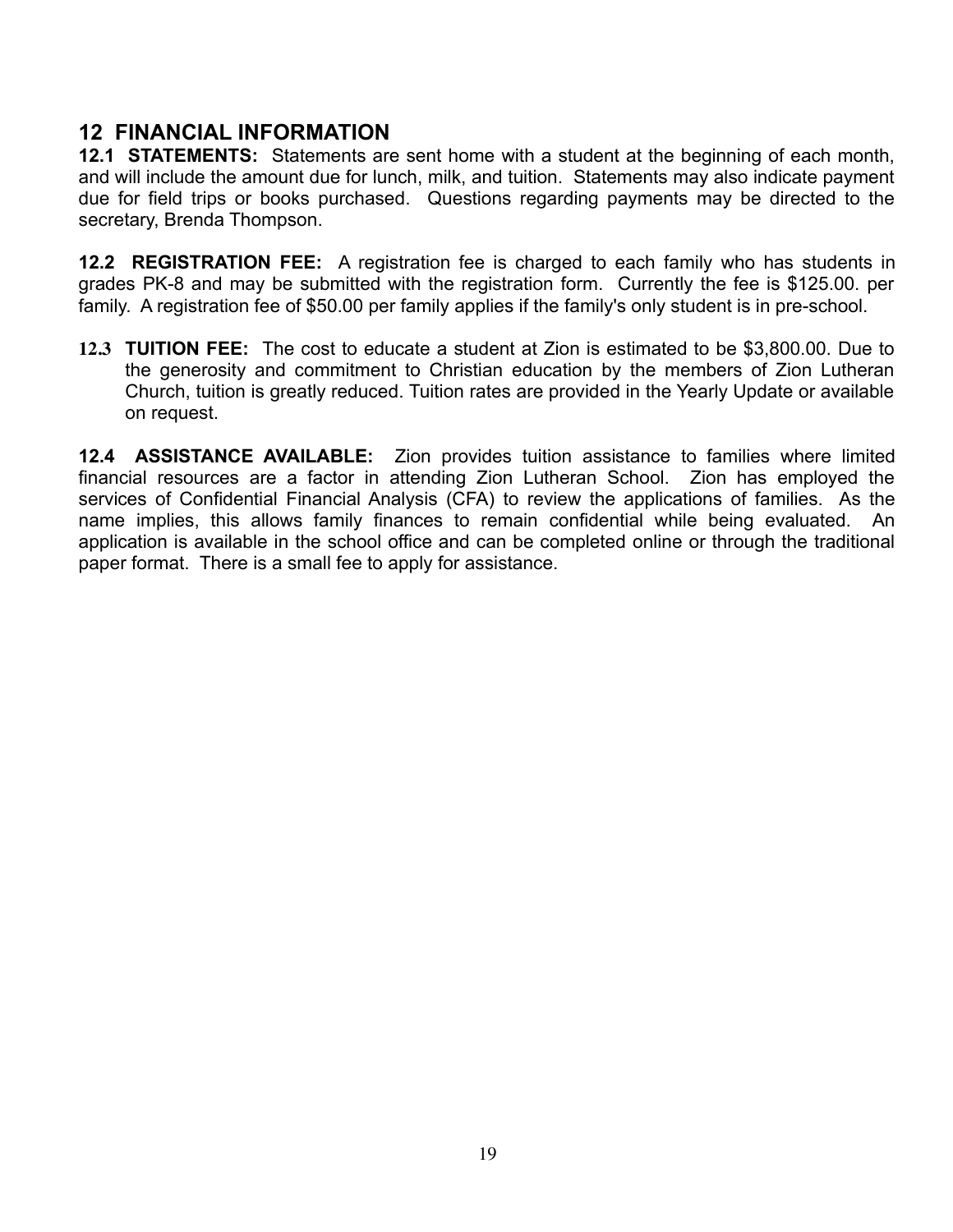# **13 HOT LUNCH PROGRAM**

13.1 PROGRAM PARTICIPATION: Zion provides an excellent hot lunch program. Because of the size of our school we depend on each student to participate in the program to make it cost effective. Bag lunches are strongly discouraged in order to maintain program efficiency. Zion provides a well-balanced lunch that meets federal requirements for nutrition, and also takes into account special dietary needs of students.

13.2 PROGRAM PAYMENTS: You will receive a monthly statement indicating your account balance. In May, your statement will include April lunches and an estimate for lunches in May. Your prompt payment assists us in keeping the program's cost at a minimum.

13.3 PROGRAM ASSISTANCE: If paying for your student's lunch is financially difficult; please refer to the Free and Reduced Lunch Application available in your Yearly Update.

13.4 PROGRAM DONATIONS: Donations to the program also assist us in keeping our costs at a minimum. Donations of non-perishable items such as flour, sugar, salt, brown sugar, Jell-o, chocolate chips, etc. are appreciated. Check with Bev Rolf for details and current needs.

## **14 MILK BREAK**

Kindergarten to Grade 8: Milk is available for your student during scheduled breaks in the school day. Teachers will keep track of milks for students who drink milk during these breaks, and by students who drink more than one milk at lunch (1 milk is provided with lunch.) The milks will be added to your monthly statement.

Pre-school students may receive milk at their break. There is a minimal charge of \$5.00 per year for this program.

#### **14.1 MILK INFORMATION**

Lactose reduced milk shall be made available upon receipt of a written request from any parent of a student who is lactose intolerant.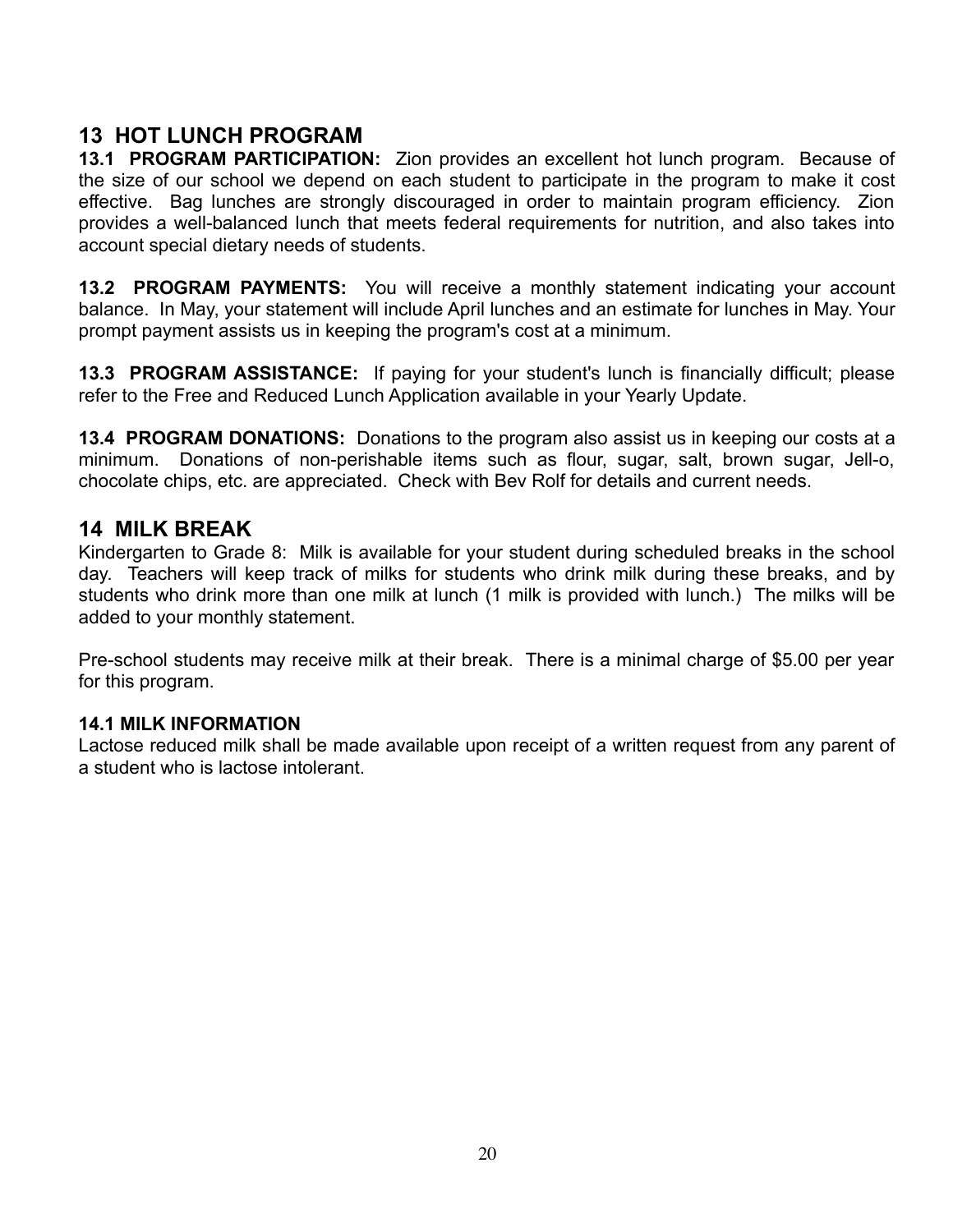# **15 DISCIPLINE POLICY**

15.1 PHILOSOPHY OF DISCIPLINE: Our behavior and words should be viewed in terms of the Christian life and the example of our Lord Jesus Christ. Christ is our moral force and our example of love and forgiveness. Every disciplinary event is viewed as having potential for the child to learn and grow. The child learns what God expects of him: learning to communicate effectively with peers and teachers. Increasingly, the child learns to control his or her own behavior; to make demands on himself or herself in achieving goals to be successful, and to be an example of Christian standards.

15.2 CORPORAL PUNISHMENT: Corporal punishment will not be used

 $15.3$ **DISCIPLINE POLICY:** All teachers in a Lutheran school consider it a part of their responsibility to guide, direct, and encourage the Christian discipline of the entire student body during the school day and extra curricular activities.

Infraction of any rules will be handled in five steps:

- 1. The teacher and the pupil.
- 2. The teacher and the parent.
- 3. The teacher, the principal, and the parent.
- 4. The teacher, parents, student, and Board of Education.
- 5. Expelled or referred for counseling.

**15.4 SUSPENSION AND EXPULSION:** Only the principal has the authority to suspend a student. Expulsion requires action by the Board of Education. If a teacher feels a student has done something to warrant suspension or expulsion, the teacher will consult with the Principal.

15.5 PARENTAL COOPERATION: We expect the full cooperation of all parents. The school stands in the place of the parent during the school day. The school exists to benefit each child in his or her spiritual, emotional, social, and academic development. We would like the children to benefit from the best we have to offer in our Christian environment

15.6 STUDENT CONDUCT AND DISCIPLINE GUIDE: Our ultimate authority and quide for our life in and out of school is God's Word. Jesus Christ was asked which is the greatest commandment in the Law? His reply, "Love the Lord your God with all your heart and with all your soul and with all your mind"..."Love your neighbor as yourself." Matthew 22:37, 39.

The following discipline guide has been established to provide a specific procedure for handling student misconduct:

Each teacher has established a plan for dealing with classroom problems. This plan will be discussed thoroughly with the class. The following principles have been agreed on by the staff.

- 1. Be prepared for learning.
- 2. Listen and follow directions.
- 3. Show respect for others and their property.
- 4. Keep hands, feet and other objects to yourself.
- 5. Talk softly.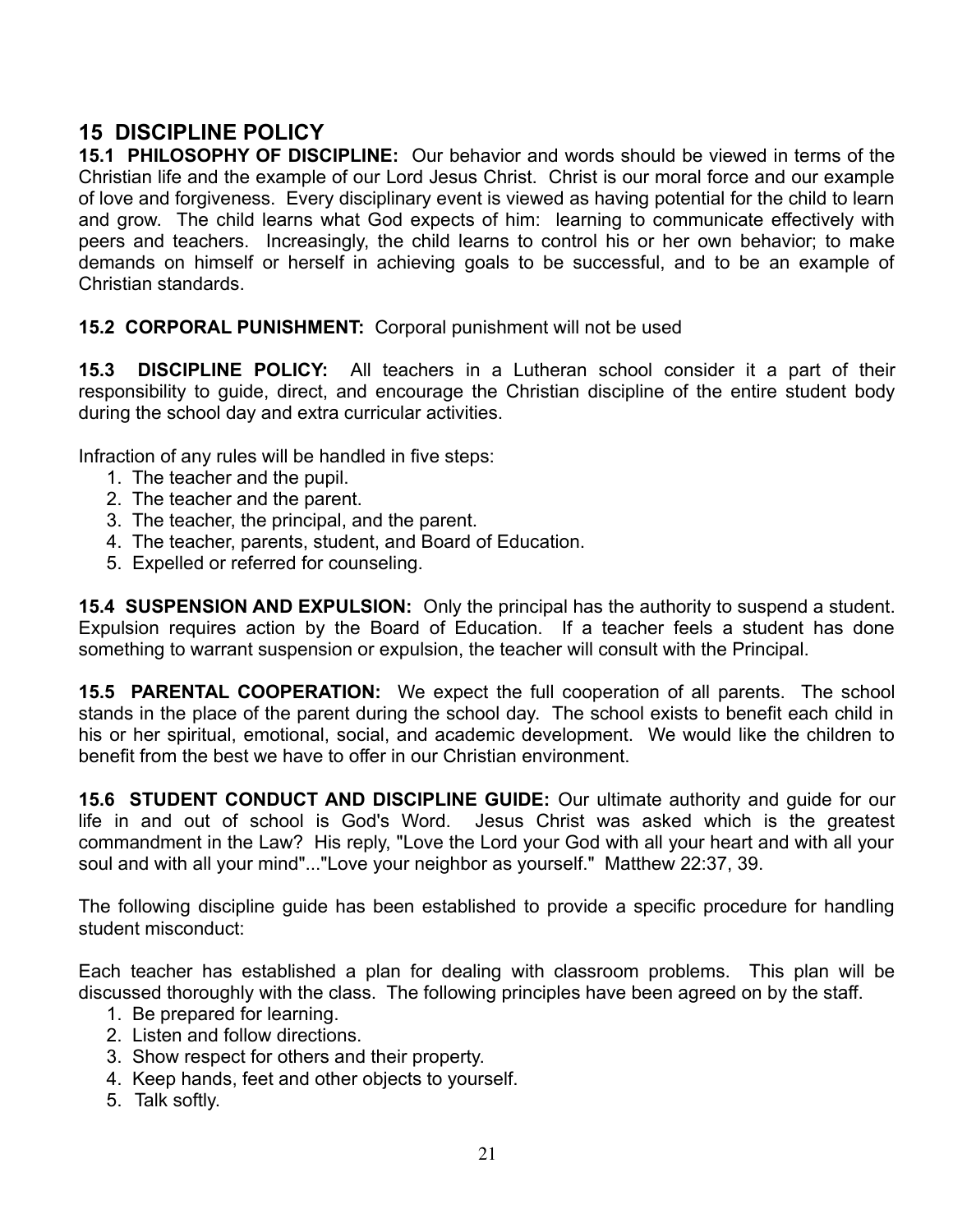## **15.7 DETENTION/EXPULSION PROCEDURE**

## **PART I - DETENTIONS**

Detentions will be served Friday afternoons from 3:15 - 4:15 PM unless other arrangements have been made.

Items that may incur an immediate detention are:

- 1. Leaving the school grounds, skipping or leaving class without teacher's permission.
- 2. Fighting
- 3. Offensive language
	- using God's name in vain
	- cursing
	- using profane or vulgar language
	- 'put downs'
- 4. Lying or cheating
- 5. Disrespect toward staff/parent helpers (sassing or refusing to cooperate)

Procedure:

- 1. Student receives a copy of the detention, teacher keeps one copy, and the principal receives the third copy.
- 2. Student's copy must be taken home, signed by parent/legal guardian and returned the next day to the teacher who issued the detention. Failure to return the signed notice may result in a 2nd detention.
- 3. Failure to report to the detention period will result in a 2nd detention.
- 4. The third detention of a school year the student will have a conference with the principal.
- 5. With each set of four detentions in a school year the student will receive a REFERRAL.

#### PART II - REFERRAL/SUSPENSION

Items that may result in an immediate referral/expulsion include:

- 1. Harassment or intimidation of fellow students.
- 2. Especially serious types of behavior that could lead to legal action such as: sexual harassment, abuse, assault, carrying concealed weapons, stealing, vandalism, etc.

Procedure:

- 1. The Principal will meet with the student. This meeting is to notify the student of the concerns and to provide the student an opportunity to defend him or herself.
- 2. The principal will give oral notice of the concerns and the student will have the opportunity to provide his or her side of the story.
- 3. A judgment is made by school principal based on the evidence and the student's defense.
- 4. Immediately following the decision to give a referral, the parents will be notified in writing of the length of the suspension and any special conditions relating to it.

## Consequences:

1ST REFERRAL - Letter to parents/ legal guardian, a written plan to correct the problem, one day in house suspension.

2ND REFERRAL - parents contact by phone followed by a letter to parents/legal guardian, a written plan to correct the problem, two day home or in house suspension. Student will be on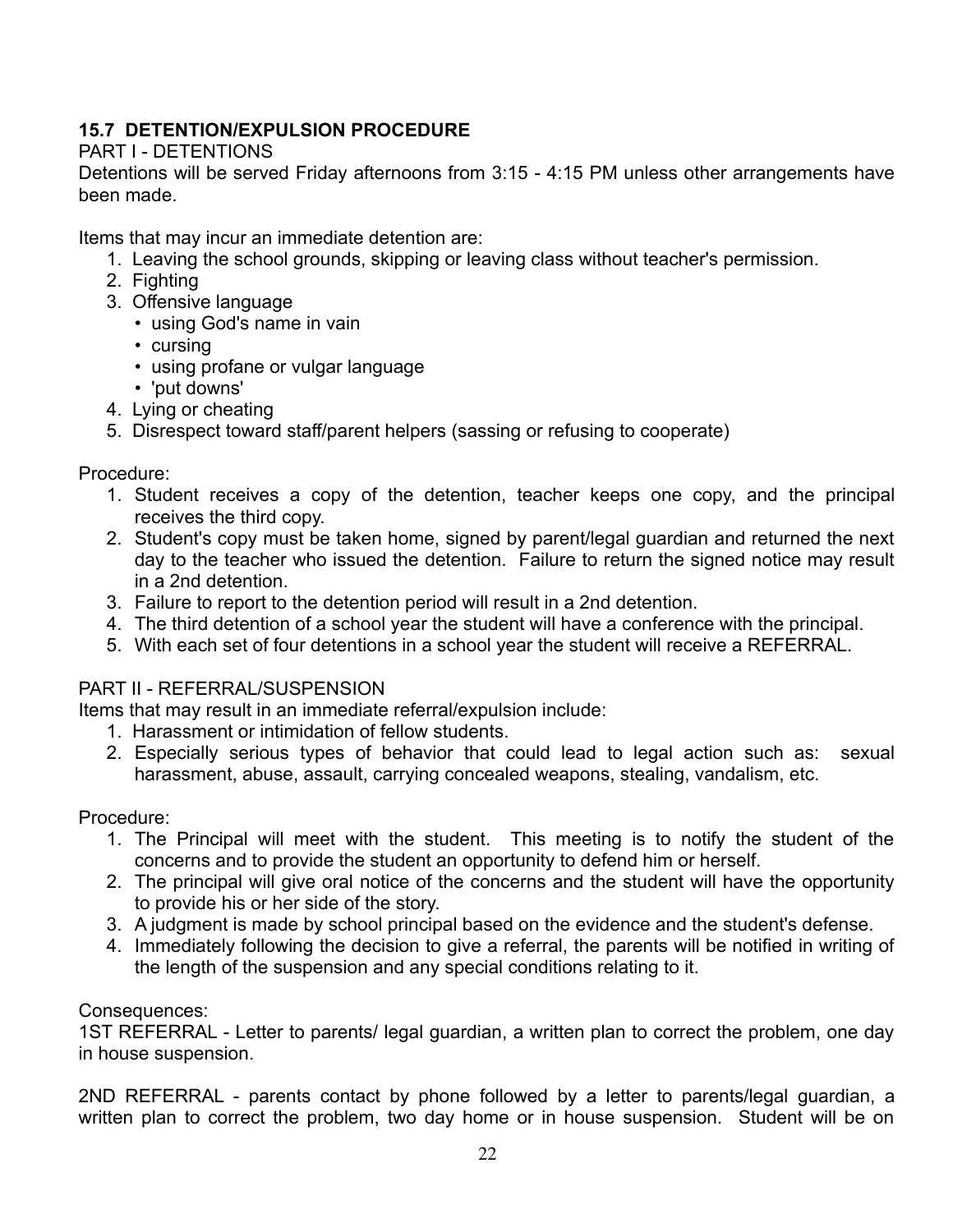PROBATION for up to one (1) month during which he/she may not participate in any extracurricular activities of the school.

3RD REFERRAL - Three days home or in house suspension. Write a plan to correct the problem. Letter to parents/legal guardian. Probation for one month. Students and parents/legal guardian may be required to appear before the Board of Education.

4TH REFERRAL - see 'EXPULSION'

## **PART III - EXPULSION**

An expulsion from school may result from a student having received his/her fourth referral that would indicate "persistent disobedience". The student may also be expelled by the Administration for serious types of behavior.

Procedure:

- 1. Informal hearing between principal and student in referral.
- 2. Parents given written notice and telephone call of the administrations' intent of recommend expulsion. The notice will include:
	- a. the concerns and evidence for the concerns.
	- b. the length of time recommended for expulsion (semester, year, permanently).
	- c. the time and place of the meeting with the Board of Education to consider expulsion (see 4 below).
	- d. a description of the hearing procedure (who will conduct it and how).
	- e. a statement of the student's rights including the right to be represented by the parent, the right to give testimony, present evidence and otherwise provide defense.
	- f. a statement of the right to request the attendance of school personnel who are party to the incident or who have accused the student of violating school policy or rule.
- 3. Expulsion will be by formal action of the Board of Education. The Board may meet in closed session when requested by student or parent/guardian.
	- a. The Board must act in public session with a quorum present.
	- b. The expulsion must be by formal motion and confirmed by vote.
	- c. The action must appear on the minutes and be part of the public record.
- 4. Notice of expulsion will be sent to student's school district and juvenile division of the Probate Court for students ages 6 through 16.
- 5. Where the Board rules in favor of the student, the student shall be reinstated immediately. The student shall be allowed to return to school without prejudice or penalty unless otherwise directed in the motion of the Board.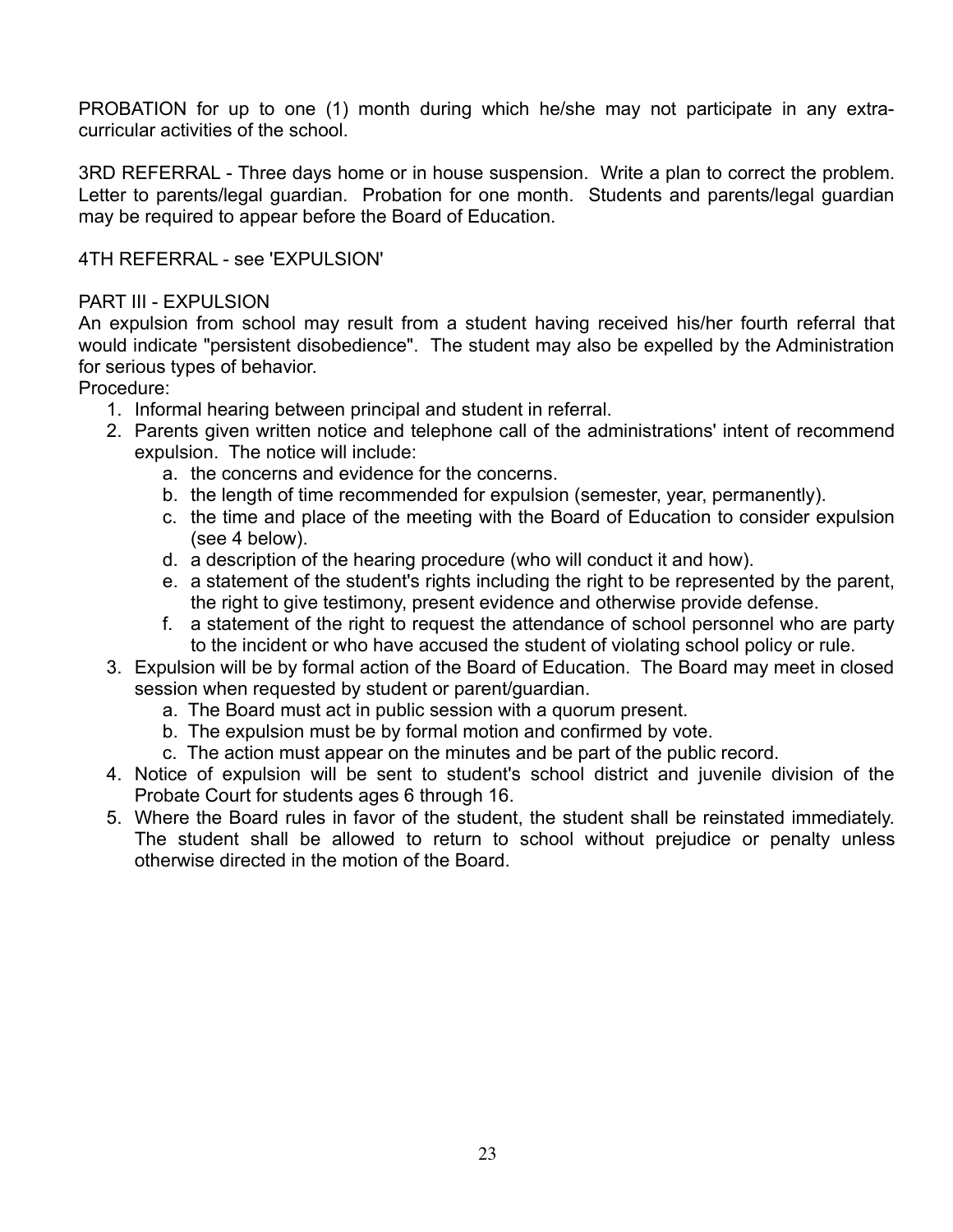# **16 HARASSMENT AND VIOLENCE POLICY**

## **16.1 General Statement of Policy**

It is the policy of Zion Lutheran Church and School to maintain a learning and working environment that is free from religious, racial, or sexual harassment and violence. Zion Lutheran Church and School prohibits any form of religious, racial, or sexual harassment and violence.

It is a violation of this policy for any pupil, teacher, administrator, or other school personnel of Zion Lutheran Church and School to harass a pupil, teacher, administrator, or other school personnel through conduct or communication of a sexual nature or regarding religion and race as defined by this policy. (For purposes of this policy, school personnel include school board members, school employees, agents, volunteers, contractors, or persons subject to the supervision and control of Zion Lutheran Church and School.)

It is a violation of this policy for any pupil, teacher, administrator, or other school personnel of Zion Lutheran Church and School to inflict, threaten to inflict, or attempt to inflict religious, racial, or sexual violence upon any pupil, teacher, administrator, or other school personnel.

Zion Lutheran Church and School will act to investigate all complaints, either formal or informal, verbal or written, of religious, racial, or sexual harassment of violence and to discipline or take appropriate action against any pupil, teacher, administrator, or other school personnel who is found to have violated this policy.

## 16.2 Religious, Racial, and Sexual Harassment and Violence Defined

## 16.21 Sexual Harassment Definition:

Sexual harassment consists of unwelcome sexual advances, requests for sexual favors, sexually motivated physical conduct, or other verbal or physical conduct or communication of a sexual nature when:

- a. submission to that conduct or communication is made a term or condition, either explicitly or implicitly, of obtaining or retaining employment, or of obtaining an education; or
- submission to or rejection of that conduct or communication by an individual is used as a  $b_{-}$ factor in decisions affecting that individual's employment or education; or
- that conduct or communication has the purpose or effect of substantially or unreasonably  $\mathsf{C}$ . interfering with an individual's employment or education, or creating an intimidating, hostile, or offensive employment or educational environment.

Sexual harassment may include but is not limited to:

- unwelcome verbal harassment or abuse a.
- $b_{-}$ unwelcome pressure for sexual activity
- unwelcome, sexually motivated or inappropriate patting, pinching, or physical contact, other C. than necessary restraint of pupil(s) by teachers, administrators, or other school personnel to avoid physical harm to persons or property;
- unwelcome sexual behavior or words, including demands for sexual favors, accompanied by d. implied or overt threats concerning an individual's employment or educational status
- unwelcome sexual behavior or words, including demands for sexual favors, accompanied by e. implied or overt promises of preferential treatment with regard to an individual's employment or educational status; or
- $f_{\perp}$ unwelcome behavior or words directed at an individual because of gender.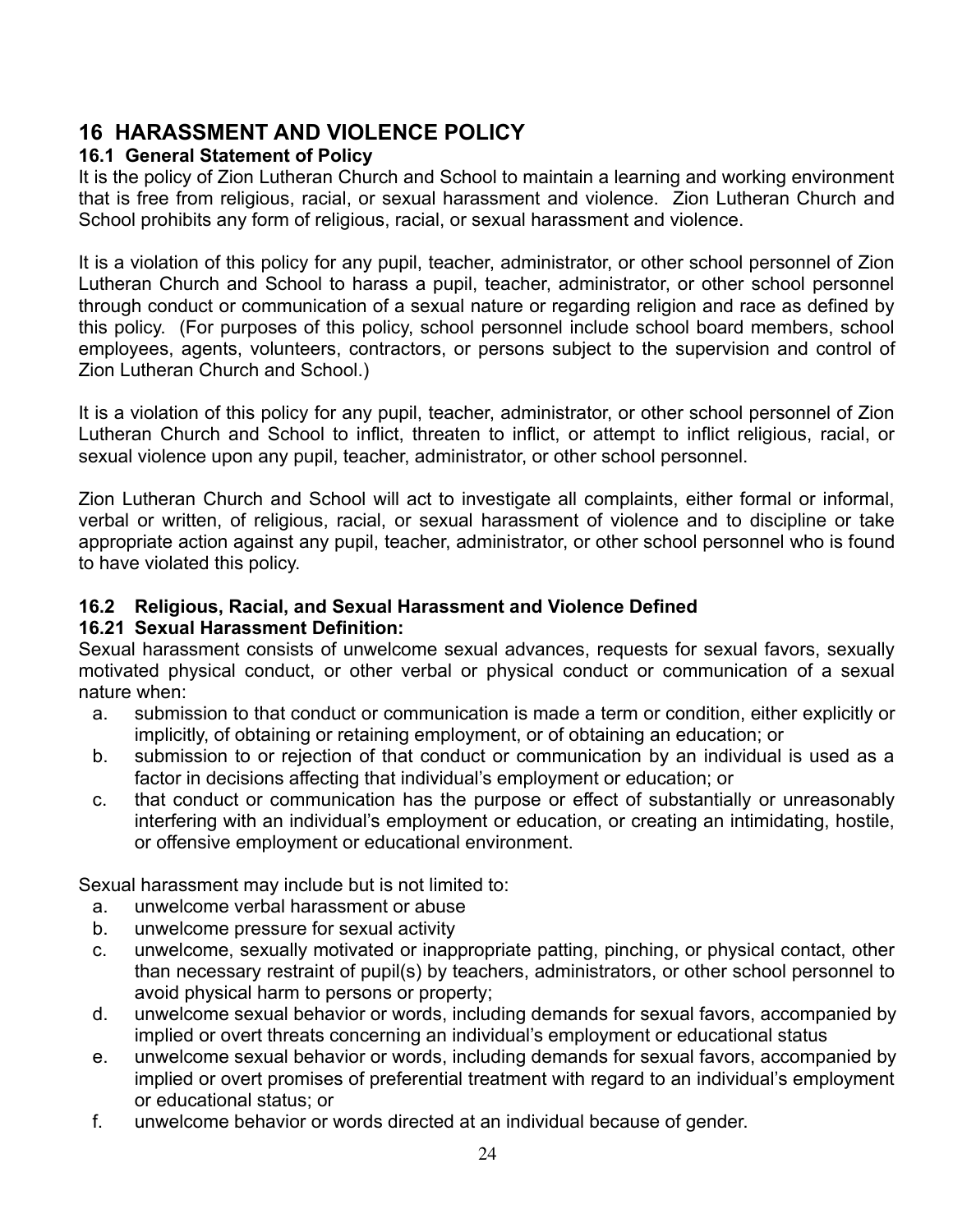## 16.23 Racial Harassment Definition

Racial harassment consists of physical or verbal conduct relating to an individual's race when the conduct:

- a. has the purpose or effect of creating an intimidating, hostile, or offensive working or academic environment
- has the purpose or effect of substantially or unreasonably interfering with an individual's  $b_{-}$ work or academic performance; or
- $\mathsf{C}$ . otherwise adversely affects an individual's employment or academic opportunities.

## **16.24 Religious Harassment Definition**

Religious harassment consists of physical or verbal conduct which is related to an individual's religion when the conduct:

- has the purpose or effect of creating an intimidating, hostile, or offensive working or a. academic environment
- has the purpose or effect of substantially or unreasonably interfering with an individual's b. work or academic performance; or
- otherwise adversely affects an individual's employment or academic opportunities.  $C.$

## **16.25 Sexual Violence Definition**

Sexual violence is a physical act of aggression or force or the threat thereof, which involves the touching of another's intimate parts, or forcing a person to touch any person's intimate parts. Intimate parts, as defined in Minnesota Statutes Section 609.341, include the primary genital area, groin, inner thigh, buttocks, or breast, as well as the clothing covering these areas.

Sexual violence may include, but is not limited to:

- a. touching, patting, grabbing, or pinching another person's intimate parts, whether that person is of the same sex or the opposite sex;
- b. coercing, forcing, or attempting to coerce or force the touching of anyone's intimate parts;
- c. coercing, forcing, or attempting to coerce or force sexual intercourse or a sexual act on another: or
- d. threatening to force or coerce sexual acts, including the touching of intimate parts or intercourse, on another.

#### **16.26 Racial Violence Definition**

Racial violence is a physical act of aggression or assault upon another because of, or in a manner reasonably related to, race.

#### **16.27 Religious Violence Definition**

Religious violence is a physical act of aggression or assault upon another because of, or in a manner reasonably related to, religion.

#### **16.28 Assault Definition**

Assault is

- a. an act done with intent to cause fear in another of immediate bodily harm or death;
- b. the intentional infliction of or attempt to inflict bodily harm upon another; or
- the threat to do bodily harm to another with present ability to carry out the threat.  $C<sub>1</sub>$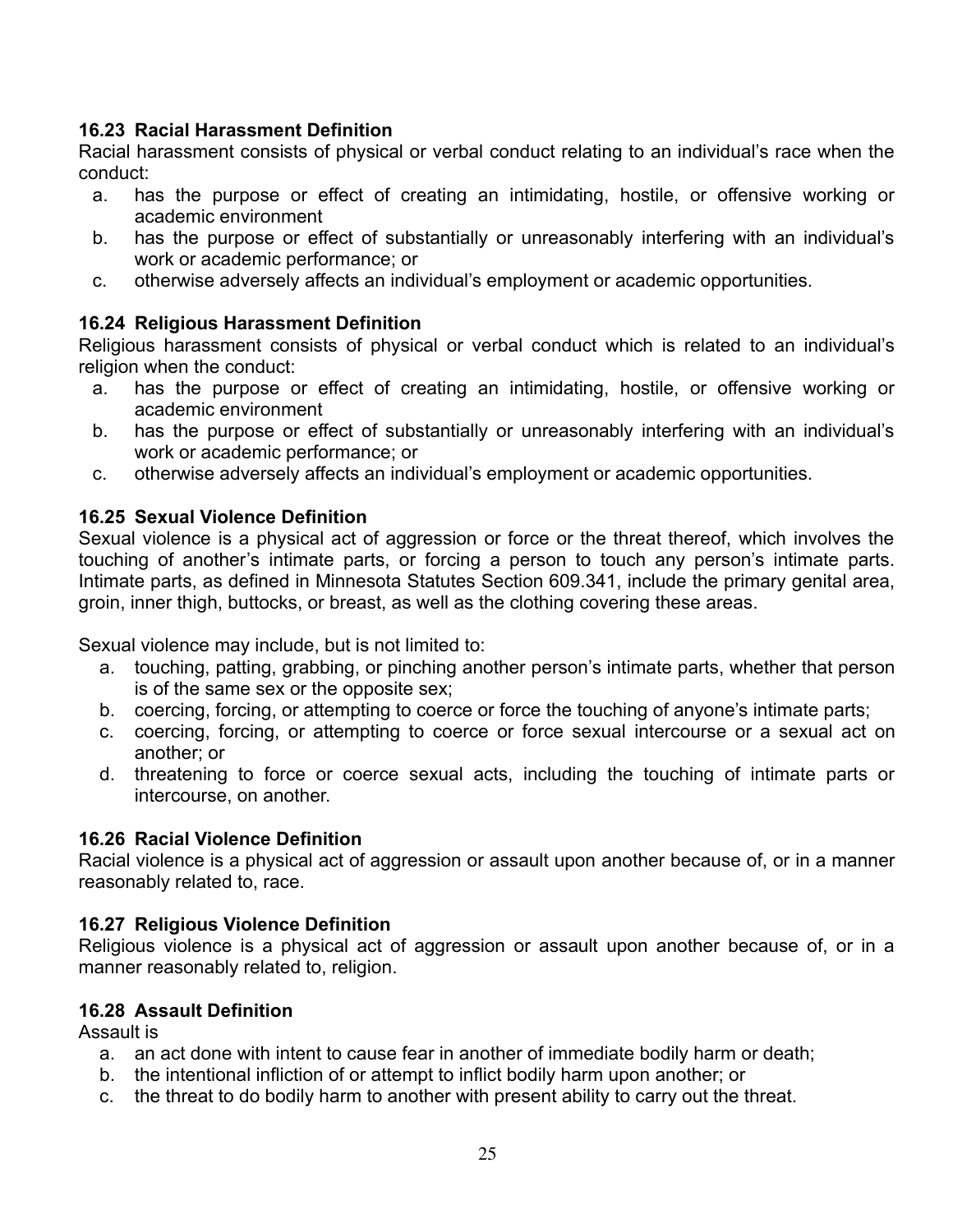## **16.3 Reporting Procedures**

Any person who believes he or she has been the victim of religious, racial, or sexual harassment or violence by a pupil, teacher, administrator, or other school personnel of Zion Lutheran Church and School or any person with knowledge or belief of conduct which may constitute religious, racial or sexual harassment or violence toward a pupil, teacher, administer, or other school personnel should report the alleged acts immediately to an appropriate Zion Lutheran Church and School official designated by this policy. Zion Lutheran Church and School encourages the reporting party or complainant to use the report form available from the principal, but oral reports will be considered complaints as well. Nothing in this policy will prevent any person from reporting harassment or violence directly to the human rights officer (head pastor) or the Board of Christian Education.

## **16.31 Principals Responsibility**

The principal is responsible for receiving oral or written reports of religious, racial, or sexual harassment or violence at the building level. Any adult Zion Lutheran Church and School personnel who receives a report of religious, racial or sexual harassment, or violence will inform the principal immediately.

Upon receipt of a report, the principal must notify Zion Lutheran Church and School human rights officer (head pastor) immediately without screening or investigating the report. The principal may request, but may not insist upon, a written complaint. A written statement of the facts alleged will be forwarded as soon as practicable by the principal to the human rights officer (head pastor). If the report was given verbally, the principal will personally reduce it to written form within 24 hours and forward it to the human rights officer (head pastor). Failure to forward any harassment or violence report or complaint as provided herein will result in disciplinary action against the principal. If the complaint involves the principal, the complaint will be made or filed directly with the Board of Christian Education or the human rights officer (head pastor) by the reporting party or complainant.

#### 16.32 Human Rights Officer

The Board of Christian Education hereby designates a human rights officer (head pastor) to receive reports or complaints of religious, racial, or sexual harassment or violence. If the complaint involves the human rights officer (head pastor) the complaint will be filed directly with the Board of Christian Education chairman.

Zion Lutheran Church and School will conspicuously post the name of the human rights officer (head pastor), including a mailing address and telephone number.

#### 16.33 Submission of Report

Submission of a good faith complaint or report of religious, racial, or sexual harassment or violence will not affect the complainant or reporter's future employment, grades, or work assignments.

#### 16.34 Report Forms

Use of formal reporting forms is not mandatory.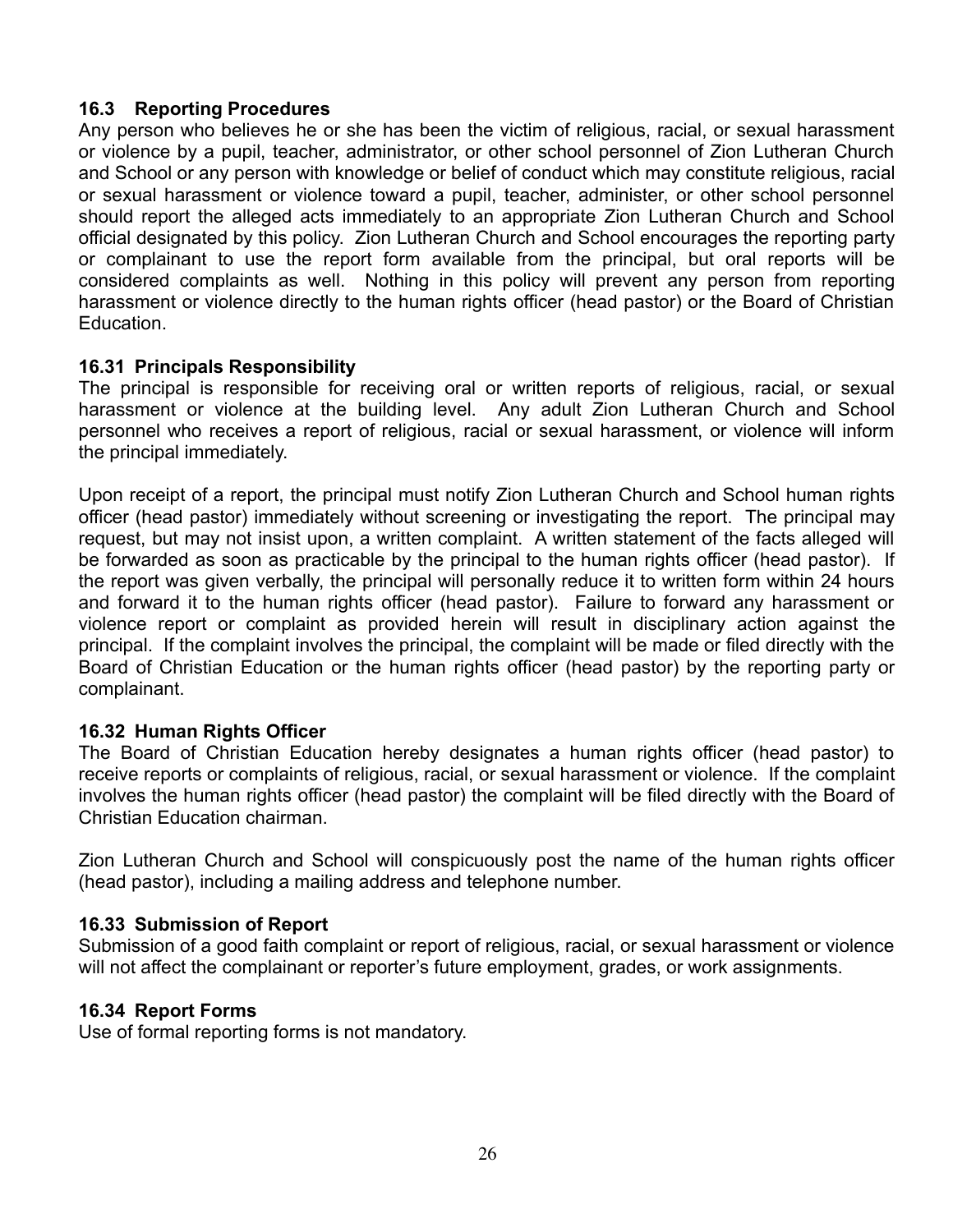### 16.35 Privacy Issues

Zion Lutheran Church and School will respect the privacy of the complainant, the individual(s) against whom the complaint is filed, and the witnesses with as much privacy as possible, consistent with Zion Lutheran Church and School's action, to conform with any discovery or disclosure obligations.

#### 16.4 Investigation

By authority of Zion Lutheran Church and School, the human rights officer (head pastor), upon receipt of a report or complaint alleging religious, racial, or sexual harassment or violence will immediately undertake or authorize an investigation. The investigation may be conducted by Zion Lutheran Church and School officials or by a third party designated by Zion Lutheran Church and School

The investigation may consist of personal interviews with the complainant, the individual(s) against whom the complaint is filed, and others who may have knowledge of the alleged incident(s) or circumstances leading to the complaint. The investigation may also consist of any other methods and documents deemed pertinent by the investigator.

In determining whether alleged conduct is a violation of this policy, Zion Lutheran Church and School should consider the surrounding circumstances, the nature of the behavior, past incidents or past or continuing patterns of behavior, the relationships between the parties involved and the context in which the alleged incidents occurred. Whether a particular action or incident is a violation of this policy requires a determination based on all the facts and surrounding circumstances.

In addition, Zion Lutheran Church and School may take immediate steps, at its discretion, to protect the complainant, pupils, teachers, administrators, or other school personnel pending completion of an investigation of alleged religious, racial, or sexual harassment or violence.

The investigation will be completed as soon as possible. Zion Lutheran Church and School's human rights officer (head pastor) will make a written report to the Board of Christian Education upon completion of the investigation. The report will include a determination of whether the allegations have been substantiated as factual and whether they appear to be violations of this policy.

## 16.5 Zion Lutheran Church and School Action

Upon receipt of a report, Zion Lutheran Church and School will take appropriate action. Such action may include, but is not limited to, warning, suspension, exclusion, expulsion, transfer, remediation, termination, or discharge. Zion Lutheran Church and School's action taken for violation of this policy will be consistent with requirements of applicable Minnesota, federal law, Zion Lutheran Church and School and synodical policies.

The result of Zion Lutheran Church and School's investigation of each complaint filed under these procedures will be reported in writing to the complainant by Zion Lutheran Church and School following state and federal law regarding data or records privacy.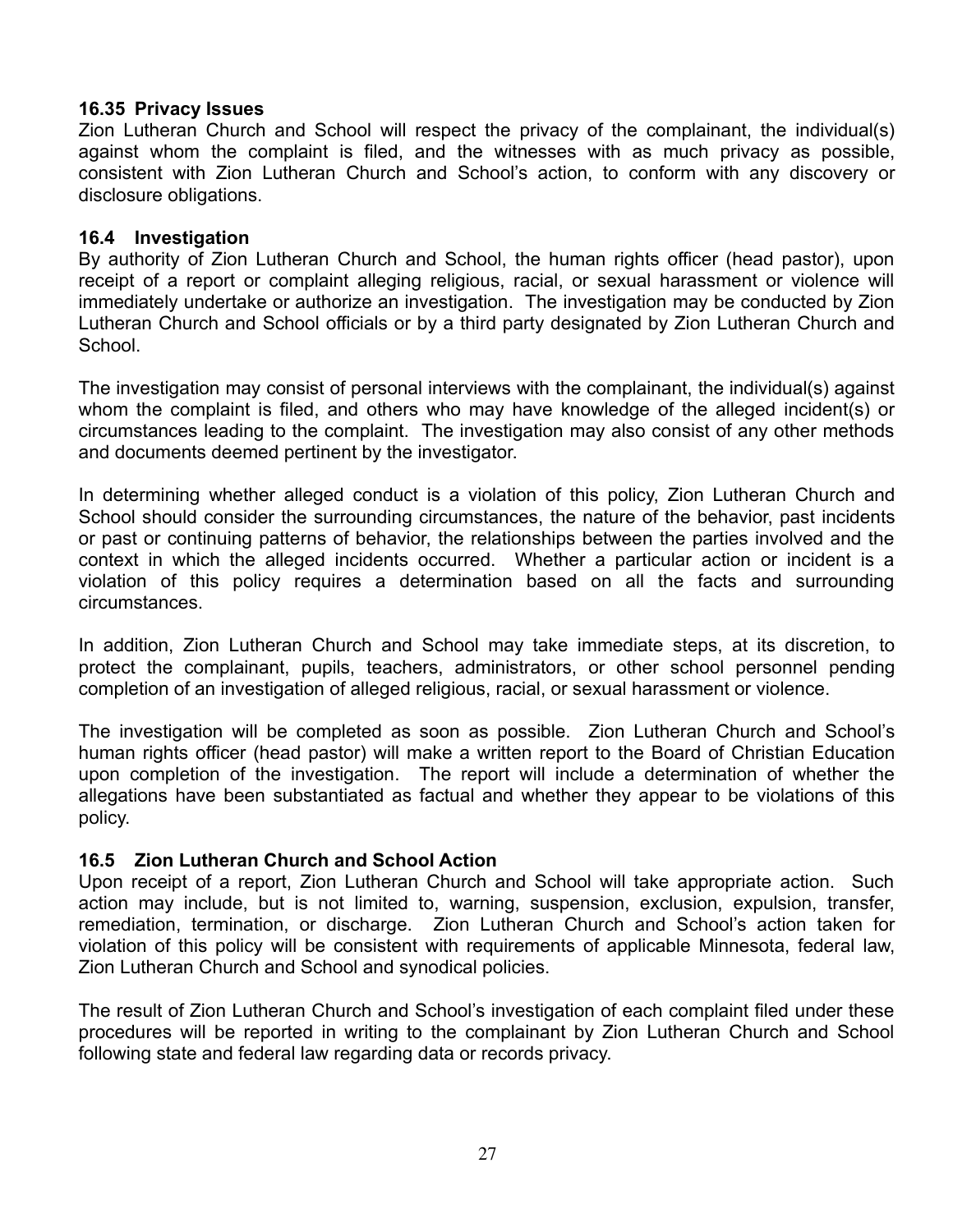## 16.6 Reprisal

Zion Lutheran Church and School will discipline or take appropriate action against any pupil. teacher, administrator, or other school personnel who retaliates against any person who reports alleged religious, racial, or sexual harassment or violence or any person who testifies, assists, or participates in an investigation, or who testifies, assists, or participates in a proceeding or hearing relating to such harassment or violence. Retaliation includes, but is not limited to, any form of intimidation, reprisal, or harassment.

## 16.7 Right to Alternative Complaint Procedures

These procedures do not deny the right of any individual to pursue other avenues of recourse, which may include filing charges with the Minnesota Department of Human Rights, initiating civil action, or seeking redress under state criminal statutes and/or federal law.

## 16.8 Harassment or Violence as Abuse

Under certain circumstances, alleged harassment or violence may also be possible abuse under Minnesota law. If so, the duties of mandatory reporting under Minnesota Statute 626.556 may be applicable.

Nothing in this policy will prohibit Zion Lutheran Church and School from taking immediate action to protect victims of alleged harassment, violence, or abuse.

## 16.9 Distribution of Policy and Training

This policy will be conspicuously posted throughout each school building in areas accessible to pupils and staff members.

This policy will appear in the student handbook

Zion Lutheran Church and School will develop a method of discussing this policy with students and employees.

This policy will be reviewed at least annually for compliance with state and federal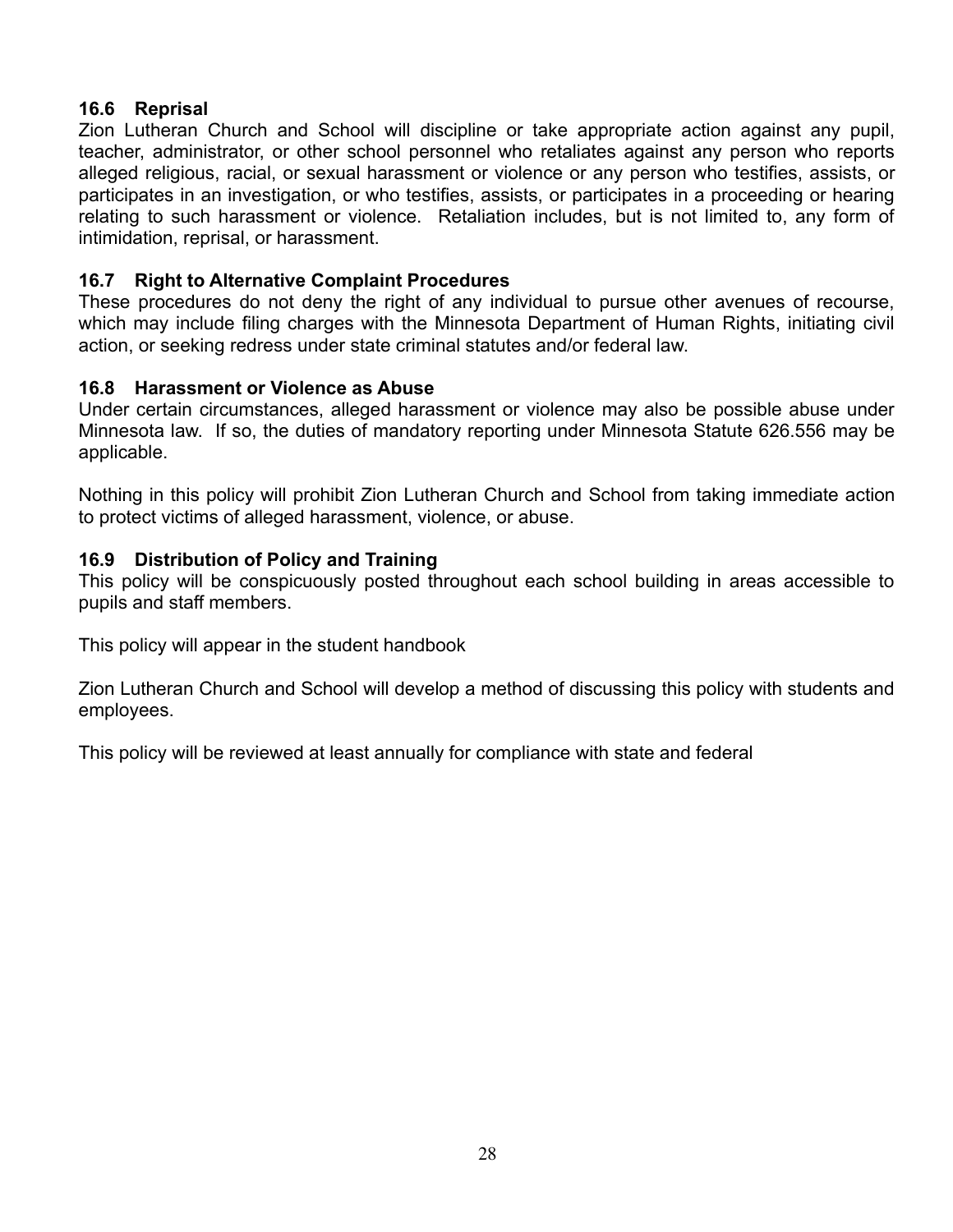#### $17$ **PROCEDURE FOR DEALING WITH PROBLEMS RELATED TO A TEACHER** OR ADMINISTRATOR

The authority of scripture as stated in Matthew 18 is the source of this policy. When a problem is encountered with the actions of a teacher or the principal the following steps should be taken until there is a resolution of the problem.

## **17.1 PROCEDURE:**

- 1. Present the concerns to the educator personally and privately. If the complainant does not feel comfortable presenting the concern the principal\* may be included in the discussion.
- 2. Parent, principal\*, and teacher meet to mediated a solution. (May go to step 6 if this is not a recurring problem.)
- 3. Principal\*, and complainant document in writing continued evidence of incompetency or error
- 4. Principal\* will share this documented evidence with the educator.
	- a. Specify improvements required of the individual
	- b. Offer help for retraining of the individual.
	- c. Set a date for the review of progress.
- 5. Principal\* will continue to gather evidence and confront the individual again at the review date.
- 6. Principal will consult with pastor and district officials, then present the evidence to the school board.
- 7. Call a school board meeting to confront the educator with the evidence and to take specific board action relative to the problem.
	- a. Specify improvements required
	- b. Offer help.
	- c. Set review date.
- 8. Meet with the individual at the review date, and continue review plan or
- 9. Bring the issue to the church council for recommendations. Action may be taken by the council or referred to the voters' assembly.
- 10. Inform district officials of recommendations for voters' assembly.
- 11. Take action at voters assembly meeting.
	- a. Specify improvement required for the individual.
	- b. Offer help for retraining the individual.
	- c. Request the individual to seek a ministry elsewhere.
	- d. Release the individual from future service
	- e. Begin procedures to suspend or expel the individual from synod.
	- f. Indicate a termination point for the individual's salary, benefits and housing arrangements.
	- g. Terminate the individual's salary and benefits immediately.
- In the case of a problem with the principal substitute Board of Education member.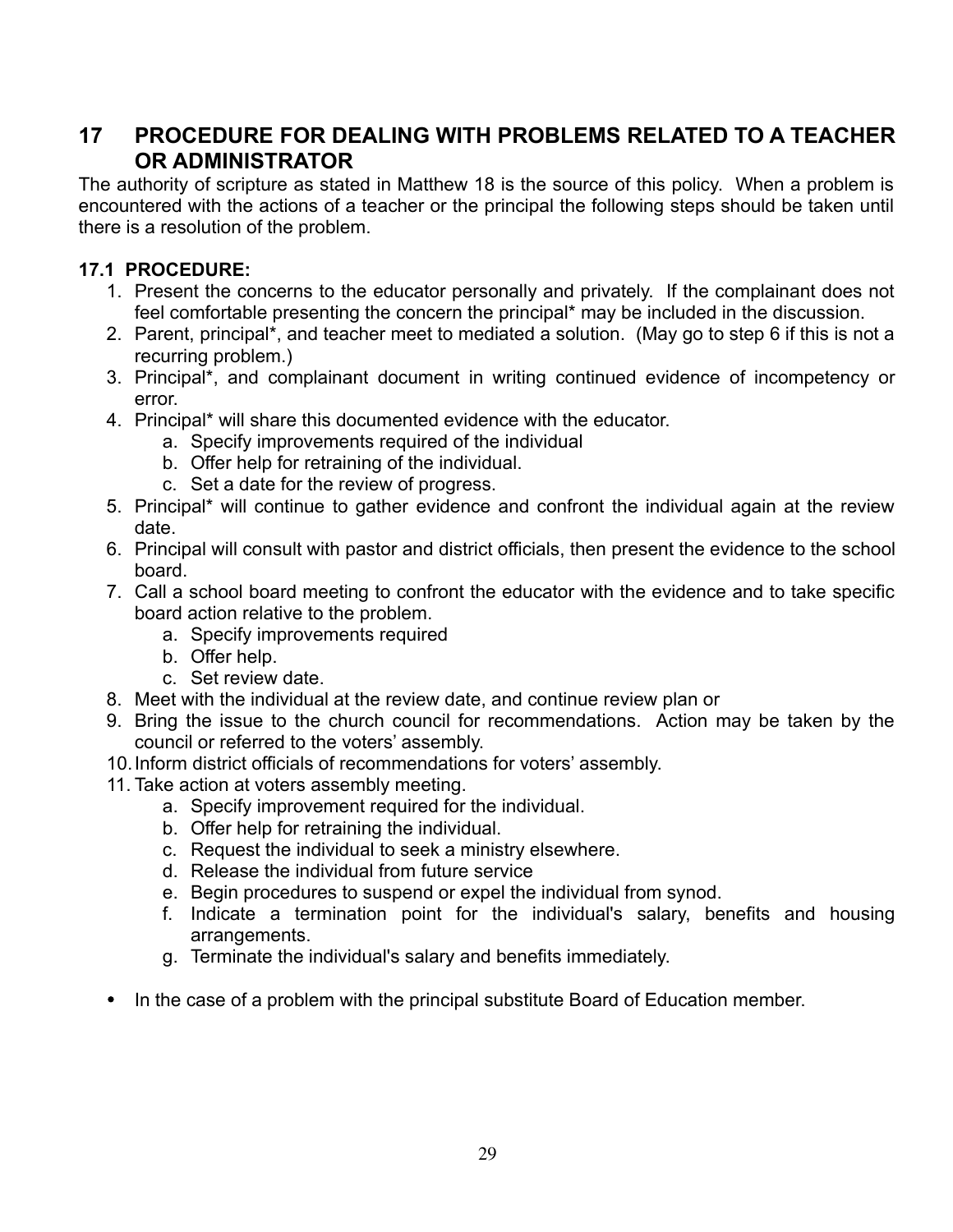## 17.2 FLOW CHART FOR CONCERNS:

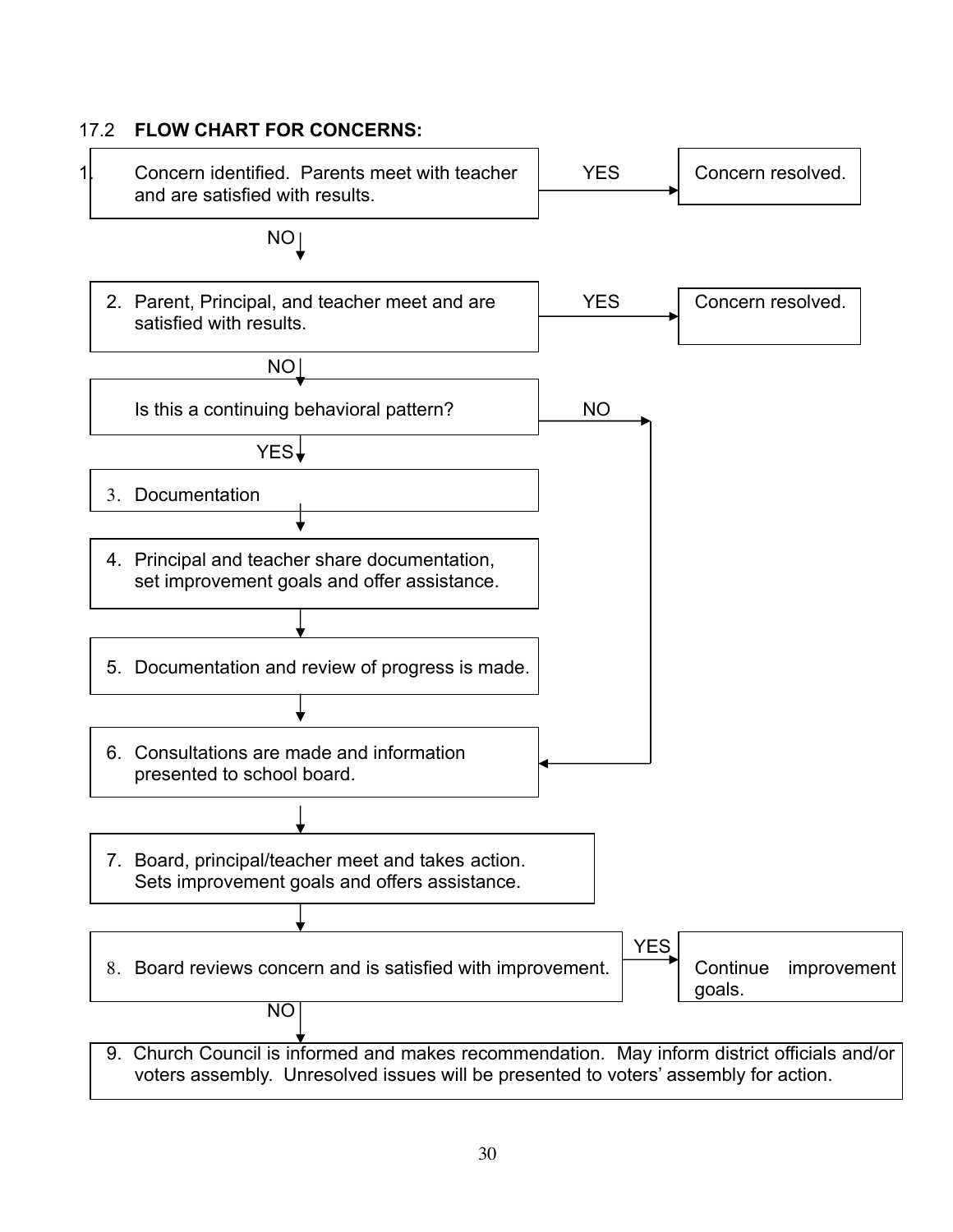# **18 STUDENT HEALTH**

18.1 HEALTH PROGRAM: We are concerned with the health of each student attending Zion. Nurse, Diane Miller, coordinates a health program. Staff members are medically trained to provide first aid including CPR.

**18.11 WEEKLY FLUORIDE:** Students may participate in weekly fluoride mouth rinsing program to prevent dental decay. Details of the program will be provided and parental permission reguired for each student who participates.

18.12 HEARING AND VISION SCREENING: Our health program includes Hearing and Vision Screening. Parents will receive details of this program in fall along with a request for parental signature granting permission for their student to participate in the program.

18.13 IMMUNIZATION PROGRAM: Zion does not provide immunizations for students. This is a change from previous years when immunizations were provided for all students. Please check with your family doctor for the required immunizations for MMR, DPT, Hepatitis B, and other vaccines.

18.14 EMERGENCY INFORMATION: Providing the school office with emergency information regarding your student is essential. Contact will be made with the parent if a student becomes ill while at school or in need of medical attention. It is important to update this information if it should change during the course of the year. We want to be able to reach you if your student needs you.

18.2 STUDENT ILLNESS: Deciding if your child should attend school or stay at home for the day can be a difficult decision. Please check the guidelines outlined in the following section if you are undecided. If your student will be absent from school, please notify Zion of your decision. This policy insures that all students are accounted for. Calls should be made to school prior to 8:30. (A message may be left on the answering machine.) If a student is absent and has not been excused a call will be made to the parent's home or office. We would like to keep these calls to a minimum so please remember to place the call yourself.

An ill child should remain at home if these symptoms exist:

- Acute cold bad cough, excessive discharge from nose.
- Elevated temperature over 100
- Vomiting
- Diarrhea
- Undiagnosed rash
- Sore throat
- Inflamed eyes

Children should not return to school until temperature, vomiting and diarrhea have returned to normal for a 24-hour period.

18.3 SICKNESS AT SCHOOL: Parents will be notified at home/work if their student becomes ill while at school. The parent is expected to pick up the child or make arrangements for someone to do so. In the event the parent cannot be reached, the emergency alternate will be contacted.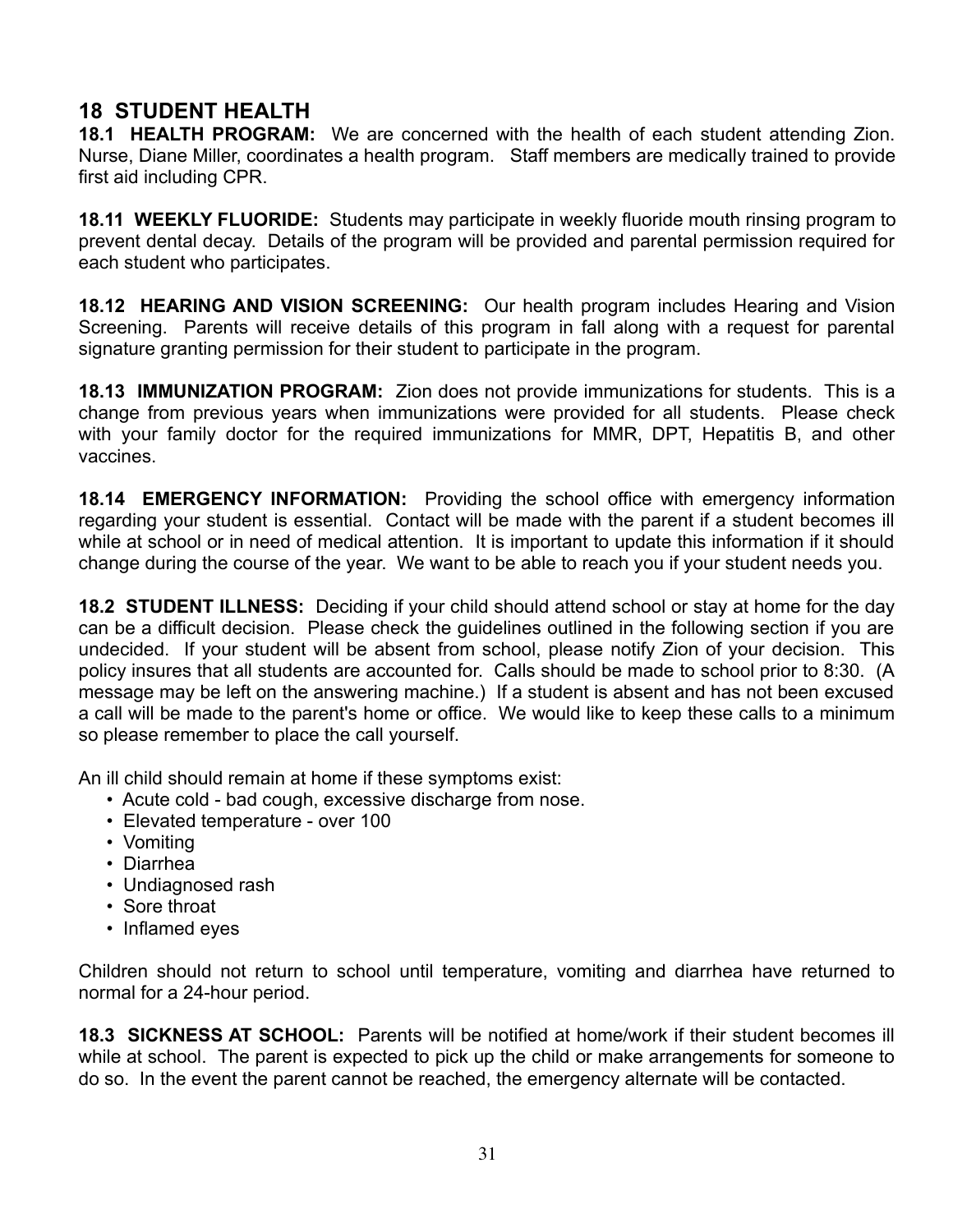18.4 INJURY AT SCHOOL: First aid treatment by a staff member is limited to that of cleansing a wound and covering with a bandage. If a serious injury should occur and you are unable to be reached, your physician will be contacted and his recommendation followed. If necessary, the 911 emergency system will be activated.

18.5 COMMUNICABLE DISEASES: Readmission to school for the following communicable diseases will be:

- Chicken Pox all lesions are dry and crusted (5-7 days).
- Strep Throat at least 24 hours after start of medication.
- Conjunctivitis (pink eye) at least 24 hours after start of medication.
- Impetigo at least 24 hours after start of medication. If no improvement is shown within 48  $\bullet$ hours a physician should reassess the child.
- Lice and Scabies following medical treatment with insecticide or lotion.  $\bullet$
- Hepatitis physician statement required for re-admittance.  $\bullet$  .
- Ringworm of scalp and skin following treatment with fungicide.  $\bullet$

18.6 ADMINISTRATION OF MEDICATION: If administration of medication is required please provide parental permission in writing. Also indicate the name of the medication and instructions for administering. Elementary students will not be allowed to self-administer medication. An adult must administer them.

Prescriptions must be current and properly labeled with child's name, date, name of physician, name of medication, dose and frequency of administration. Ask your pharmacist to divide home/school doses to avoid the need to transport medication.

In accordance with MN Department of Health recommendations the school will NOT provide any medications (including Tylenol). If non-prescription medications e.g. Tylenol, cough syrup or antihistamines need to be given, they can be administered for a maximum of 5 days with written parental permission following above guidelines. After that time orders from a physician will be required.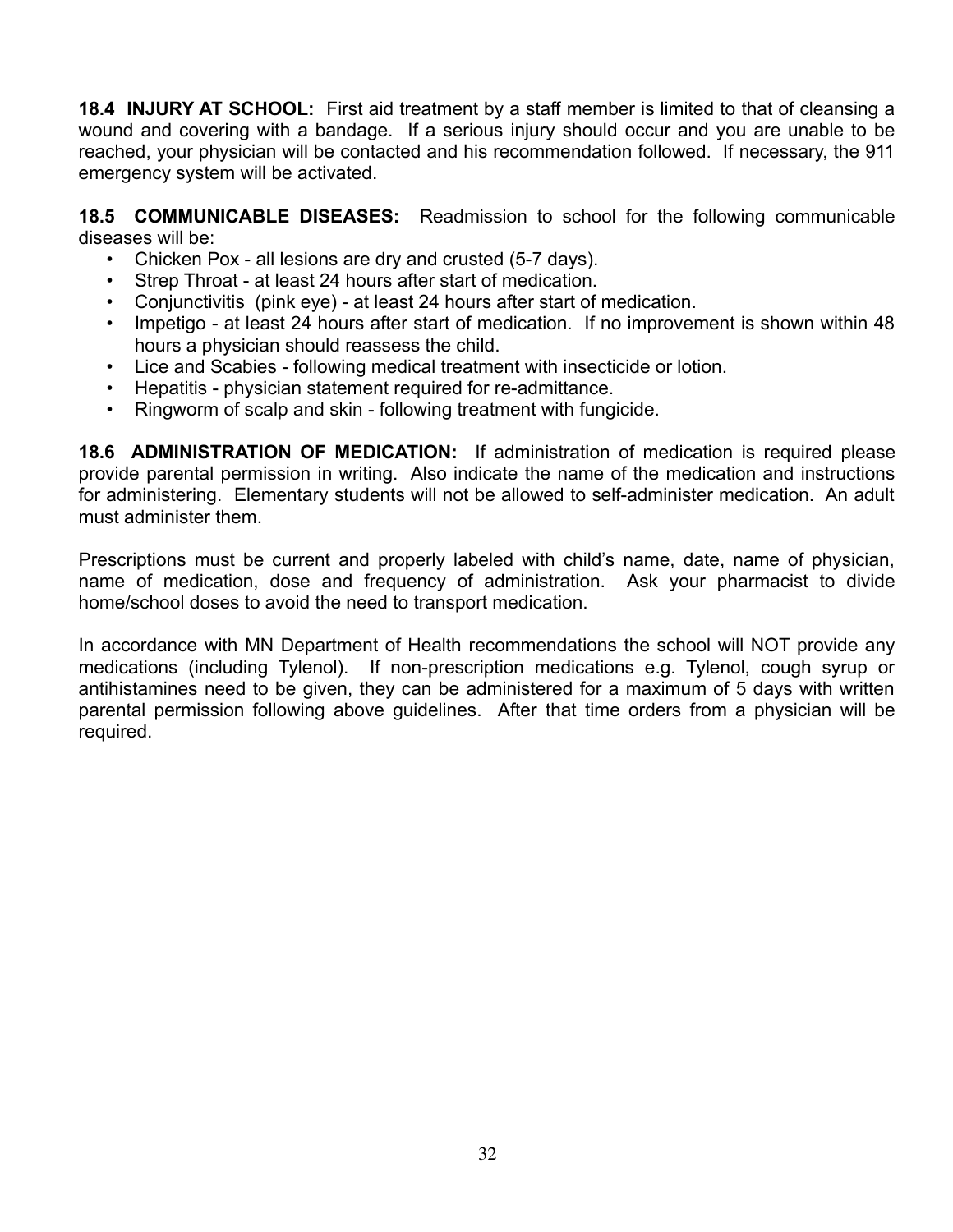# **19 STUDENT ACCIDENT INSURANCE**

Zion Lutheran School provides student accident insurance for all students in pre-school through grade eight. This insurance is purchased from Student Assurance Services, Inc., and provides the following coverage to students (please refer to the attached policy schedule for exact coverage):

- a. Attending regular school sessions,
- b. Participating in or attending school-sponsored and supervised extracurricular activities,
- c. Participating in school-sponsored and supervised interscholastic sports, and
- d. Traveling directly to and from school for regular school session; and while traveling to and from school sponsored and supervised extracurricular activities in school-provided transportation.

PLEASE BE ADVISED THAT THE COVERAGE THE SCHOOL IS PURCHASING IS A SUPPLEMENT TO YOUR FAMILY HEALTH INSURANCE. It pays only after your family health or auto policy and then within the limits of the policy's benefits (explanation of benefits attached). This plan does not cover penalties imposed for failure to use providers preferred or designated by your primary coverage.

## 19.1 CLAIM PROCEDURE: Filing of the claim is the parent's responsibility.

- 1. Parents notify the school and obtain a claim form immediately. The school will fill out Part A if it is a school injury.
- 2. Parents complete part B. Answer all questions.
- 3. Parents submit copies of your itemized bills to your own family insurance first, even if you have a large deductible. You will be sent a report called an Explanation of Benefits (EOB).
- 4. Parents send the claim form, copies of itemized bills and the EOB to: **Student Assurance Services, Inc. PO Box 196** Stillwater, MN 55082
- 5. The claim will be completed when all of the above documents have been provided. Should you have a question as to the status of a claim, you can contact Student Assurance Services, Inc. at 1-800-328-2739.

19.2 NOTICE: Student must have been treated by a licensed physician within 60 days of the date of the injury. Proof of claim should be submitted within 90 days from the date of accident, or a reasonable time thereafter not to exceed one year. The company is responsible only for expenses incurred within one year.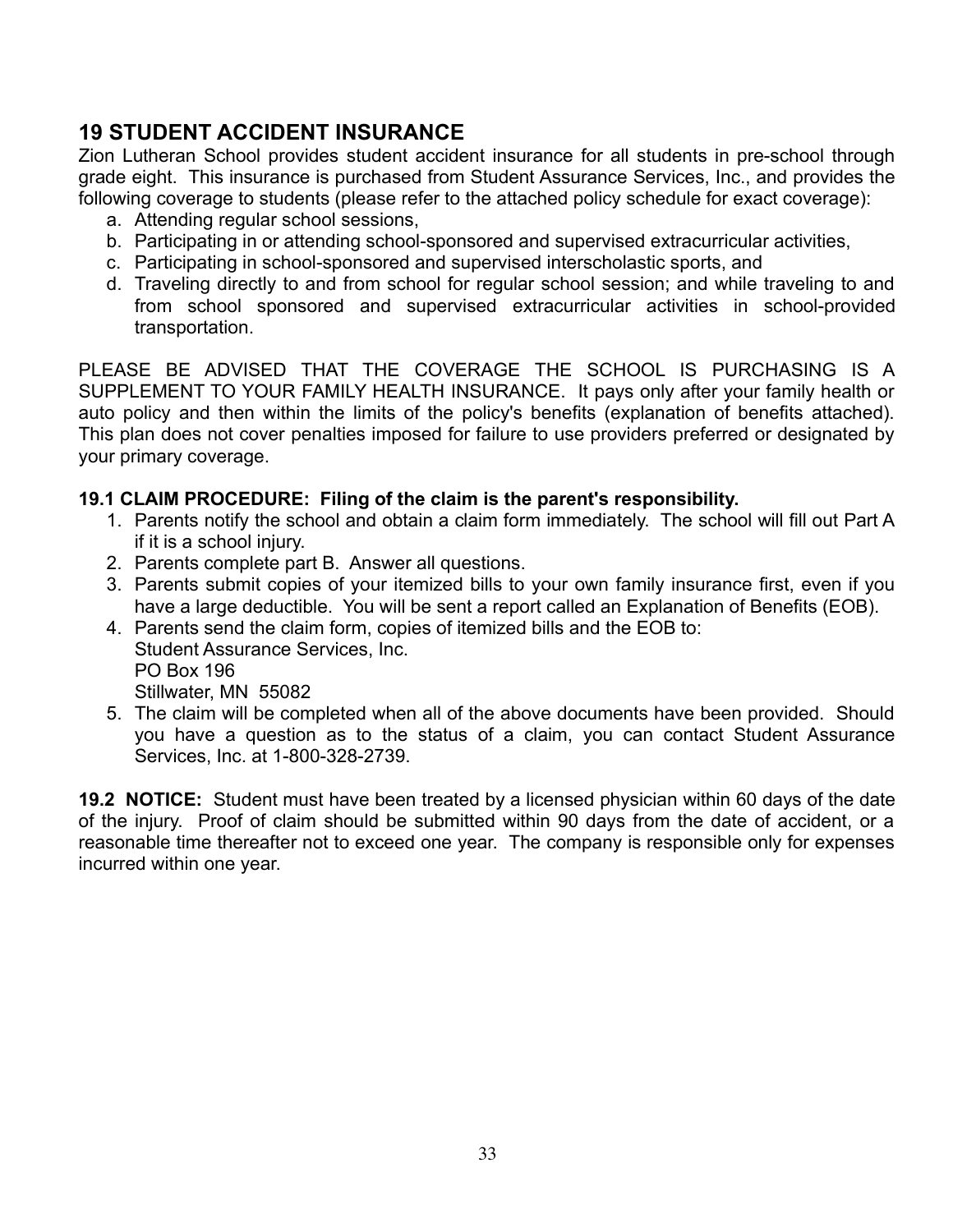## **20 ZION EDUCATION LEAGUE**

20.1 PURPOSE: In an effort to establish a close understanding between parents and teachers, the Education League serves as a Parent/Teacher organization at Zion. Subjects related to the school program of Christian Education are discussed. All parents who have children in our school and all other interested persons are automatically members of this organization and are urged to participate in the three or four meetings held during the school year.

 $20.2$ VOLUNTEER OPTIONS: Zion Lutheran School offers an outstanding educational opportunity for students but also depends on the involvement of parents to be successful. Volunteers are extremely helpful in the classroom and special projects. The help offered by parents assist teachers with copying, bulletin boards, cooking projects, and coordinating projects. Discuss volunteer opportunities with your student's teacher.

20.3 MOMS IN TOUCH: "Where two or three are gathered in my name, there am I in the midst of them." (Matthew 18:20) With this thought in mind the mothers of Zion would gather weekly to pray for the needs of our children and school. If You are interested in bringing this weekly gathering of prayer and devotion back please speak with Pastor.

20.4 FUND-RAISING PROGRAMS: Fund-raising projects are an integral part of the education process at Zion. These extra funds help purchase special items for the classroom, or reduce the cost of tuition for families. Once again though, this is possible only because of parent involvement. Here are some ways that you can become involved.

20.41 ALUMINUM CAN COLLECTION: Save your aluminum cans and drop them off in the aluminum can trailer in the school parking lot. Education League delivers the cans to the recycling center and credits the Education League treasury with the proceeds.

20.42 SILENT AUCTION: The Education League sponsors a Silent Auction. This has become a very successful fund-raising event for the group. Donations of items are collected from area businesses and families and put out for bid. Funds from items purchased are designated for specific needs of the school.

20.43 PIZZA NIGHT AT PIZZA RANCH: Eat out at the Pizza Ranch in Norwood and benefit the school. The Pizza Ranch and Zion Education League designates specific dates through out the year when Zion can receive proceeds from Pizza Ranch sales. Just mention that you are a Zion supporter and our school will receive a credit.

20.44 CRAFT SALE: The annual craft sale, held in November, is an opportunity for members to donate bake goods and craft items.

20.45 CAMPBELLS LABELS FOR EDUCATION: Save your labels from the Campbell products. Keep in mind that certain Franco-American, Pepperidge Farm, Prego, Swanson, and V-8 products also qualify for this program. This program runs throughout the entire year. Proceeds from these labels enable us to purchase needed items for the school. Deposit your labels in the Campbell's container in the hall by Mr. Schlicker's office. A special thank you to Sue Stuewe for coordinating this project.